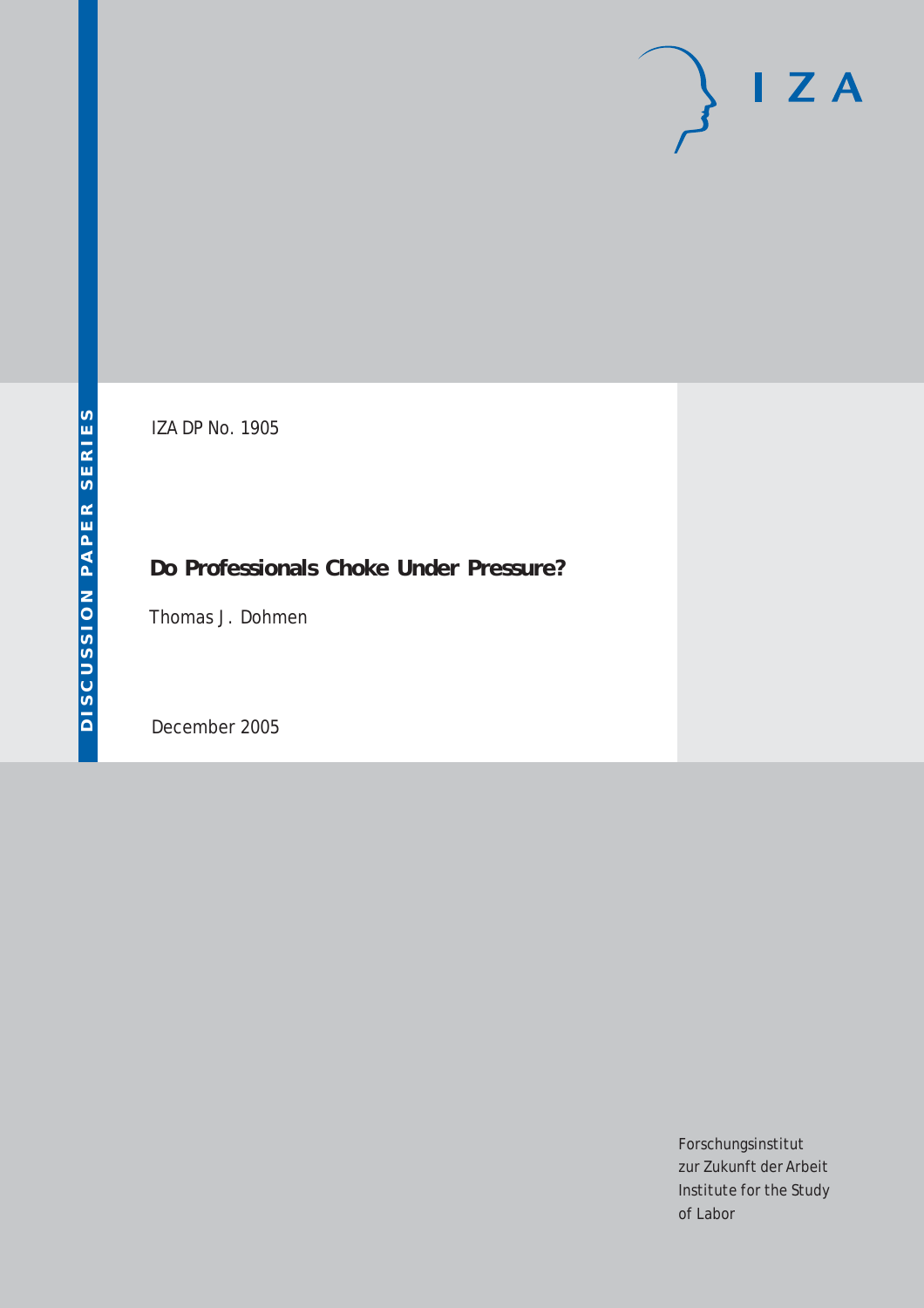# **Do Professionals Choke Under Pressure?**

**Thomas J. Dohmen** 

*IZA Bonn* 

Discussion Paper No. 1905 December 2005

IZA

P.O. Box 7240 53072 Bonn Germany

Phone: +49-228-3894-0 Fax: +49-228-3894-180 Email: [iza@iza.org](mailto:iza@iza.org)

Any opinions expressed here are those of the author(s) and not those of the institute. Research disseminated by IZA may include views on policy, but the institute itself takes no institutional policy positions.

The Institute for the Study of Labor (IZA) in Bonn is a local and virtual international research center and a place of communication between science, politics and business. IZA is an independent nonprofit company supported by Deutsche Post World Net. The center is associated with the University of Bonn and offers a stimulating research environment through its research networks, research support, and visitors and doctoral programs. IZA engages in (i) original and internationally competitive research in all fields of labor economics, (ii) development of policy concepts, and (iii) dissemination of research results and concepts to the interested public.

IZA Discussion Papers often represent preliminary work and are circulated to encourage discussion. Citation of such a paper should account for its provisional character. A revised version may be available directly from the author.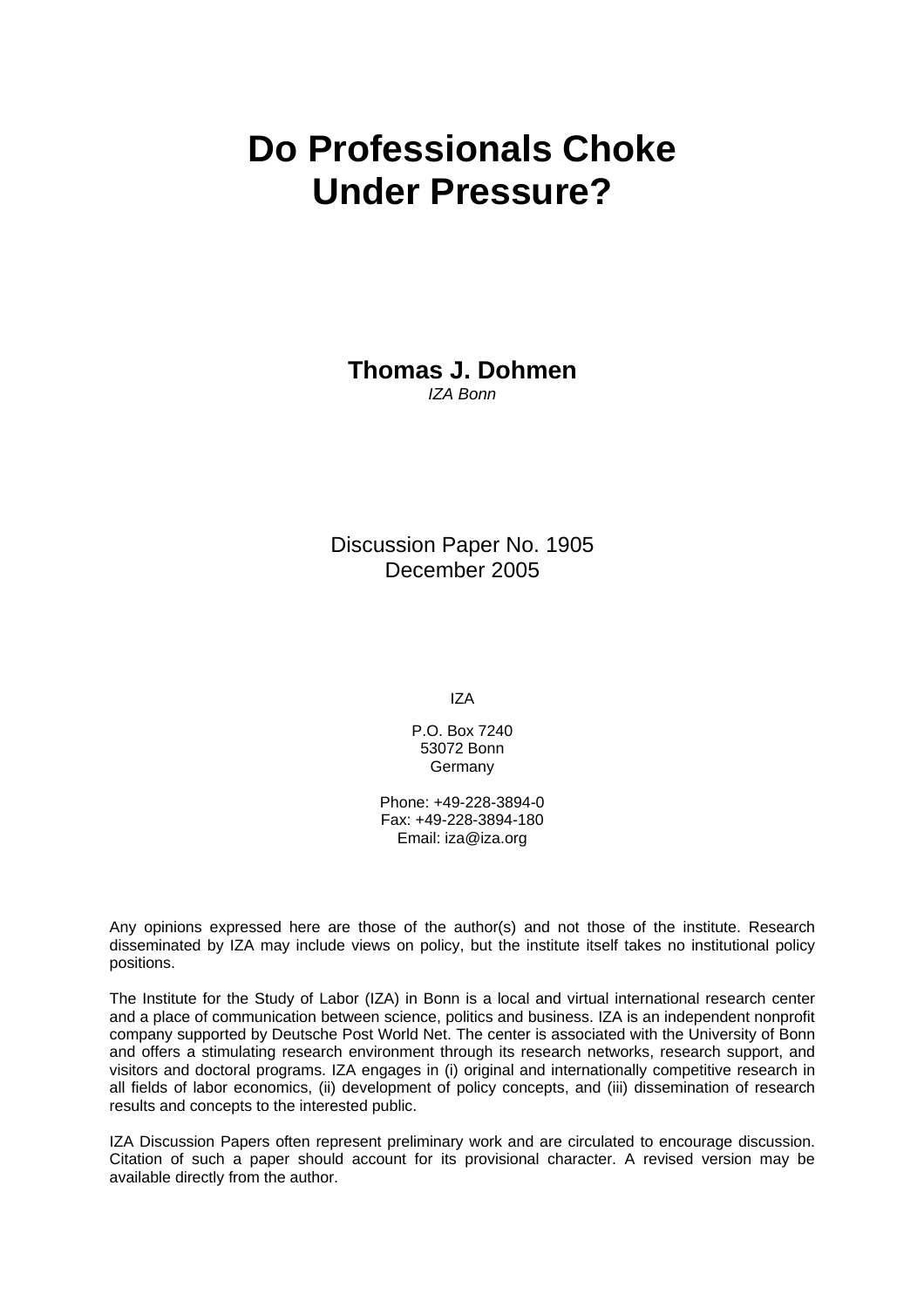IZA Discussion Paper No. 1905 December 2005

# **ABSTRACT**

# **Do Professionals Choke Under Pressure?[\\*](#page-2-0)**

High rewards or the threat of severe punishment do not only provide incentives to exert high levels of effort but also create pressure. Such pressure can cause paradoxical performance effects, namely performance decrements despite strong incentives and high motivation. By analyzing the performance of professional football players on a well-defined task, namely to score on a penalty kick, the paper provides empirical evidence for the existence of such detrimental incentive effects. Two pressure variables are considered in particular: (1) the importance of success and (2) the presence of spectators. There are plenty of situations in which pressure arises in the workplace. Knowing how individuals perform under pressure conditions is crucial for labor economists because it has implications for the design of the workplace and the design of incentive schemes.

JEL Classification: M54, Z13

Keywords: choking under pressure, paradoxical performance effects of incentives, social pressure

Corresponding author:

Thomas J. Dohmen IZA P. O. Box 7240 D-53072 Bonn Germany Email: [dohmen@iza.org](mailto:dohmen@iza.org)

 $\overline{a}$ 

<span id="page-2-0"></span><sup>\*</sup> I thank Armin Falk and Uwe Sunde for comments and inspiring discussions. I am also grateful to an anonymous referee and one associate editor as well as to seminar participants at IZA in Bonn and to participants at the Economic Science Association Conference in Amsterdam for helpful comments and suggestions. I wish to express my gratitude to IMP AG, especially to Holger Rahlfs and Jörn Wendland, for making data for the years 1992-2003 available to me, to Matthias Kropp for providing me with data on penalty kicks for earlier years, and to Christoph Fritsch and Barbara Hanel for helping with the collection of additional data and information. All errors are mine.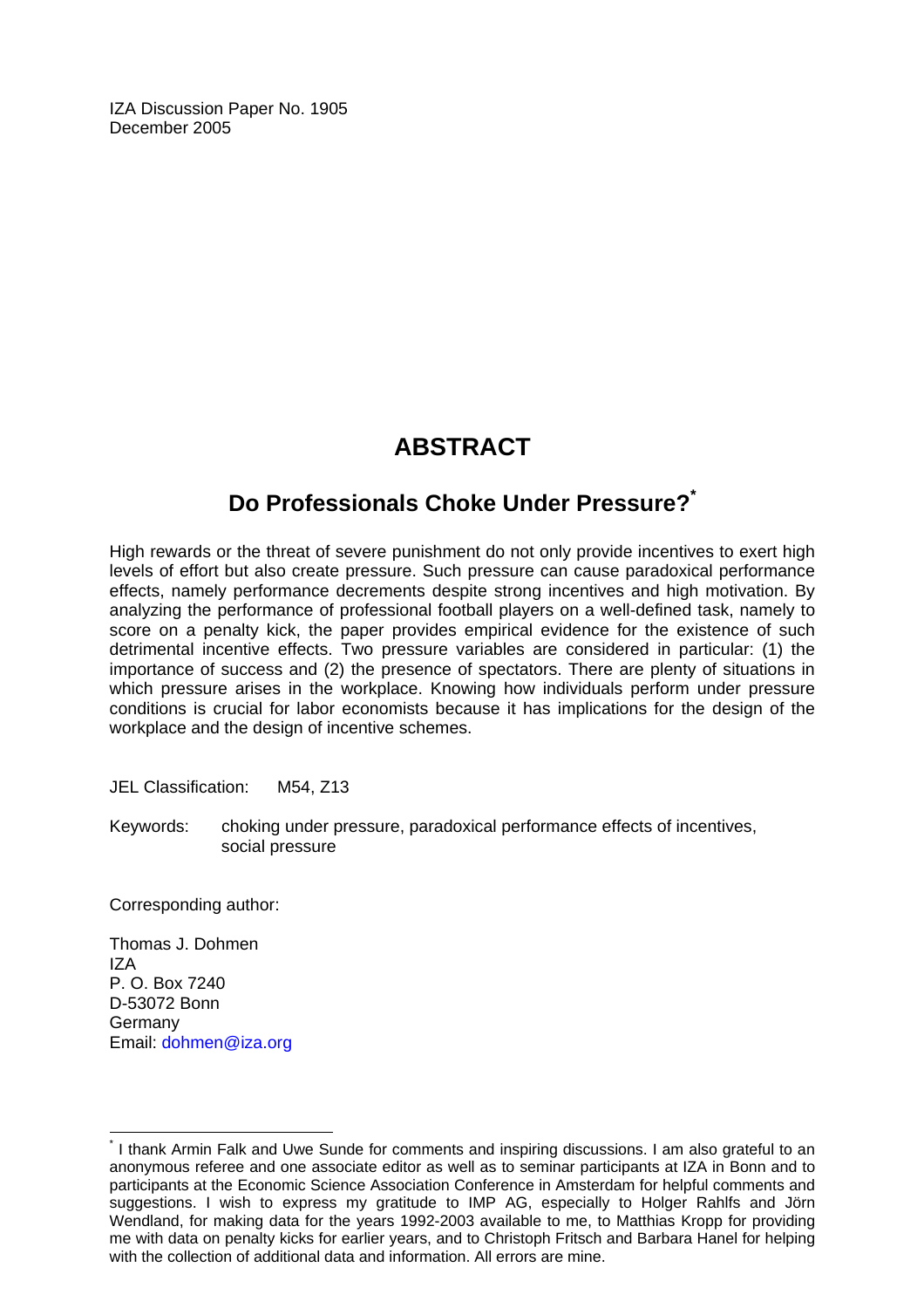# **1 Introduction**

Economists widely agree that stronger incentives for better task performance induce harder work and result in higher output, especially when stakes are sufficiently large. This is a standard theoretical result (see Prendergast, 1999, for a survey), for which several field studies have recently provided supportive empirical evidence (e.g., Lazear, 2000; Paarsch and Shearer, 1999; Shearer, 2004).<sup>1</sup> However, high rewards or the threat of severe punishment might sometimes be perceived as pressuring and lead to poor performance or complete failure instead. The phenomenon of suboptimal performance despite a high degree of achievement motivation is known as 'choking under pressure' in the social psychology literature. While it is much discussed among social psychologists, it is largely neglected in both the theoretical and empirical economics literature.<sup>2</sup>

Several sources of pressure have been proposed by social psychologists, including competitive conditions or the magnitude of stakes or rewards to be gained (Baumeister, 1985), the importance of achieving a success (Kleine, Sampedro, and Lopes, 1988), expectations of negative consequences (Paulus, 1983), and public expectations (Baumeister, Hamilton, and Tice, 1985; Strauss, 1997; and Strauss, 1998). The mere presence of others might also create pressure — either through interaction with other pressure variables or as an autonomous source — and induce individuals to choke (Zajonc, 1965).<sup>3</sup>

<sup>1</sup>Some studies have found, however, that too small monetary incentives can sometimes have a detrimental effect on performance, presumably by crowding out other motives for the provision of effort. See, e.g., Gneezy and Rustichini (2000), Frey and Oberholzer-Gee (1997), as well as Frey and Jegen (2001) and references therein.

<sup>&</sup>lt;sup>2</sup>Ariely *et al.* (2005) have recently conducted laboratory experiments with college students and experiments in rural India that indicate that high reward levels can have detrimental effects on performance.

<sup>3</sup>Zajonc (1965) theorized that the presence of others interacts with task complexity stimulating improved performance on a simple task but inducing choking on a complex task. Zajonc, Heingartner, and Herman (1969) find that cockroaches find food faster in the presence of other cockroaches in a straight maze, but are impaired by their audience if they have to find food in a maze with several turns.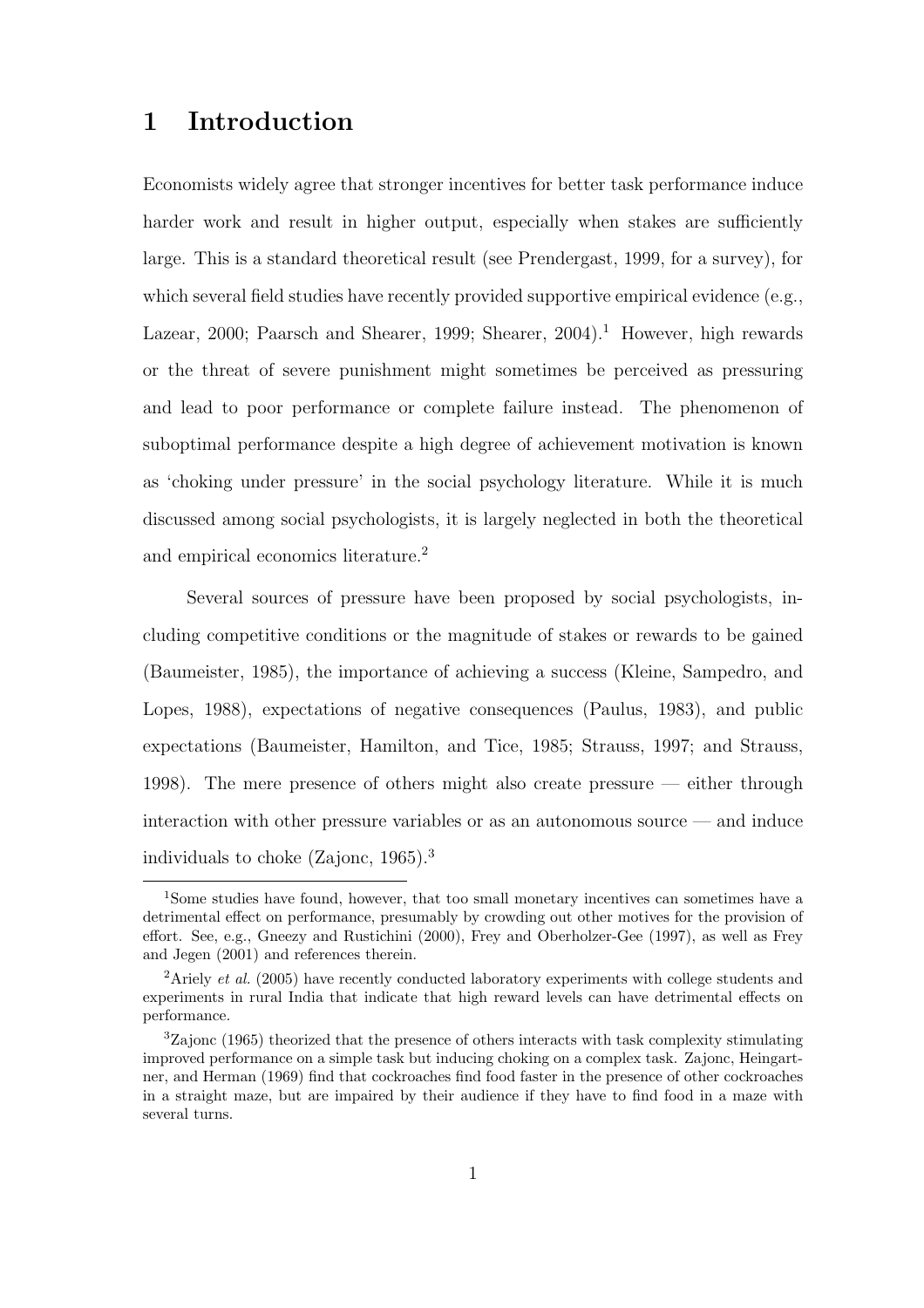The phenomenon that the presence of others can change individual behavior and performance, which is known as the 'social facilitation' paradigm in social psychology, has since long ago received much attention from both sociologists (e.g., Coleman, 1990) and social psychologists (e.g., Triplett,  $1898$ ).<sup>4</sup> According to the 'social support hypothesis', performance is boosted in a friendly environment. The 'social pressure hypothesis', in contrast, holds that spectators, even friendly ones, can impair performance. Recent experimental evidence on choking under pressure supports the social pressure hypothesis. Strauss (1997) reports that choking occurred in an experiment, in which subjects had to perform a rowing ergometer task, when the audience, but not the athlete expected success. Butler and Baumeister (1998) show that college students performed worst on difficult mental arithmetic tasks and computer games in front of a purportedly friendly audience as compared to performance in front of a neutral or even adversarial audience.

It is of particular importance for labor economists to assess how prevalent choking is among professional task performers and under which circumstances it occurs, not least because pressure arises in the workplace, for various reasons and in many situations. Experimental studies of choking under pressure in the social psychology literature focus on tasks outside the workplace. Subjects typically have to perform tasks that are unrelated to their professional activities. Knowledge about how professionals perform under pressure conditions is, however, highly relevant for the design of incentive schemes and the design of the workplace in general.

It is generally difficult to obtain the kind of data that are required to test whether choking matters in real world working conditions. Choking is not always

<sup>4</sup>See Guerin (1993) for an extensive account of theoretical and empirical social facilitation research in social psychology. Apart from a small literature that addresses the role of social influences on behavior (see, e.g., Akerlof, 1980; Akerlof, 1997; Bernheim, 1994; Becker and Murphy, 2000; and Austen-Smith and Fryer, 2005) economists largely ignore that the task environment, especially the social context, can affect psychological conditions and hence individual performance. If social interaction is taken into account in the economics literature — as is done in the peer effects literature (e.g., Falk and Ichino, 2005; Gneezy and Rustichini, 2005; Kandel and Lazear, 1992; and Spagnolo, 1999) — it is usually assumed that present others improve performance.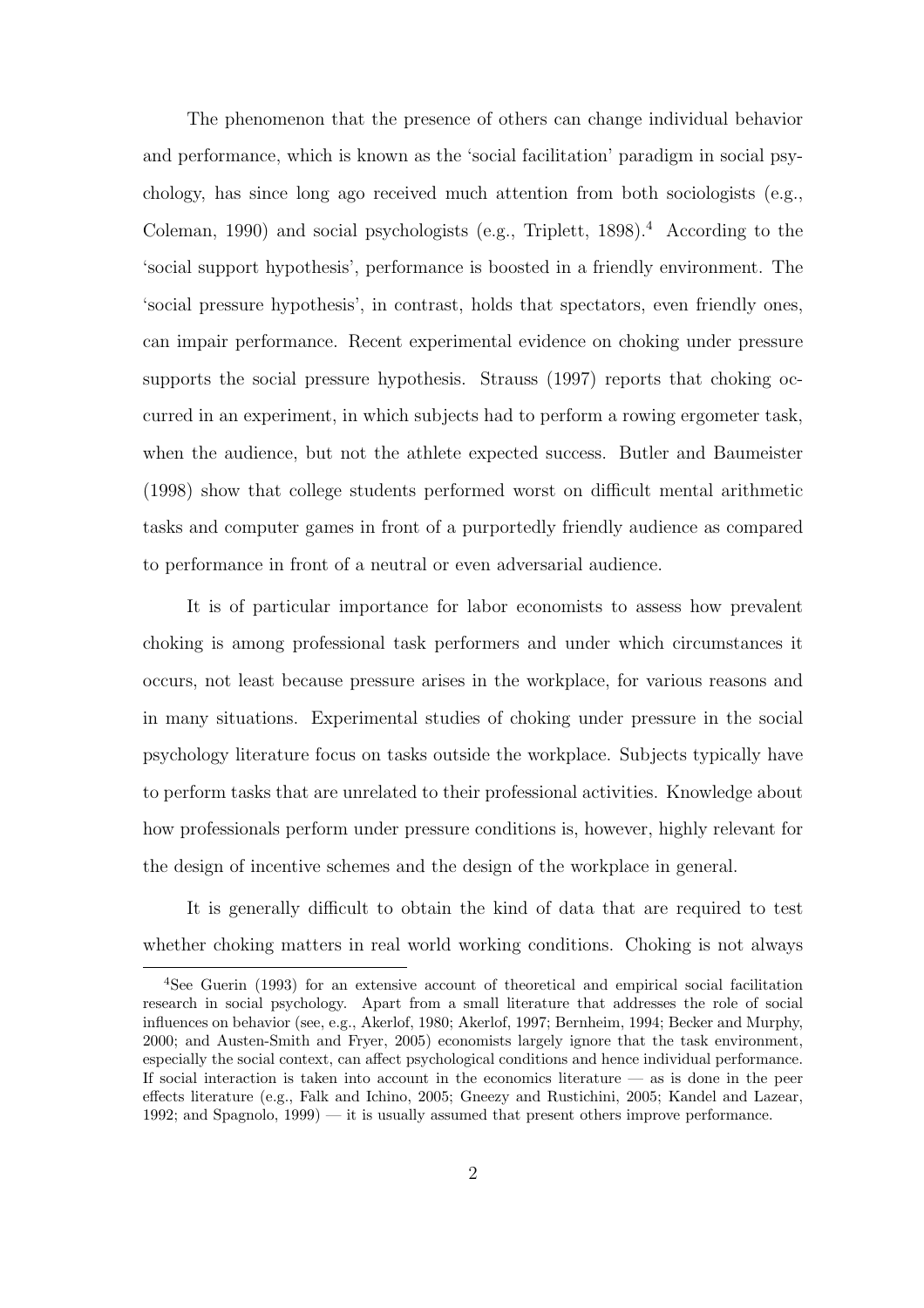easy to measure, especially when the quality and quantity dimensions of output are difficult to observe; and if output deterioration can be measured, it is often problematic to ascribe a decline unambiguously to performance decrements caused by choking, due to the presence of other confounding factors. In order to evade such problems, researchers can resort to data from controlled laboratory experiments. But it is not obvious that behavior under stylized laboratory conditions generalizes to real world situations. Another alternative is to design experiments that are conducted in the work environment. The gains from such field experiments come at the cost of losing some control over confounding factors.

This paper analyzes professional football players' performance on taking penalty kicks, a rather complex but typical task for a professional football player. Failure and success on this task are easy to measure. This quite stylized situation can be described as an authentic working condition with real incentives. Since the data are generated in a quasi-experiment under real working conditions, the paper adds important "real world" evidence, which supplements the experimental evidence on detrimental performance effects of high rewards (e.g., Ariely *et al.*, 2005).

Variation in incentives to score from the penalty mark comes from two main sources. First, the importance of winning the match varies — being affected among others by league standings, financial rewards, etc. — and the effect of scoring on winning probabilities varies with the remaining playing time and the match score at the time when the penalty is taken. Especially high incentives for success arise, for example, if a penalty kick is taken when the score is close and little time is left to play. Successful performance is then even higher if much is at stake, i.e. if the match outcome is crucial for winning the championship or for being relegated. Second, the incentives to score are affected by the social context in which the task is performed. The presence of others, including, for example, opponent players, teammates, coaches, evaluators, observers, friendly or hostile supporters, silent, or noisy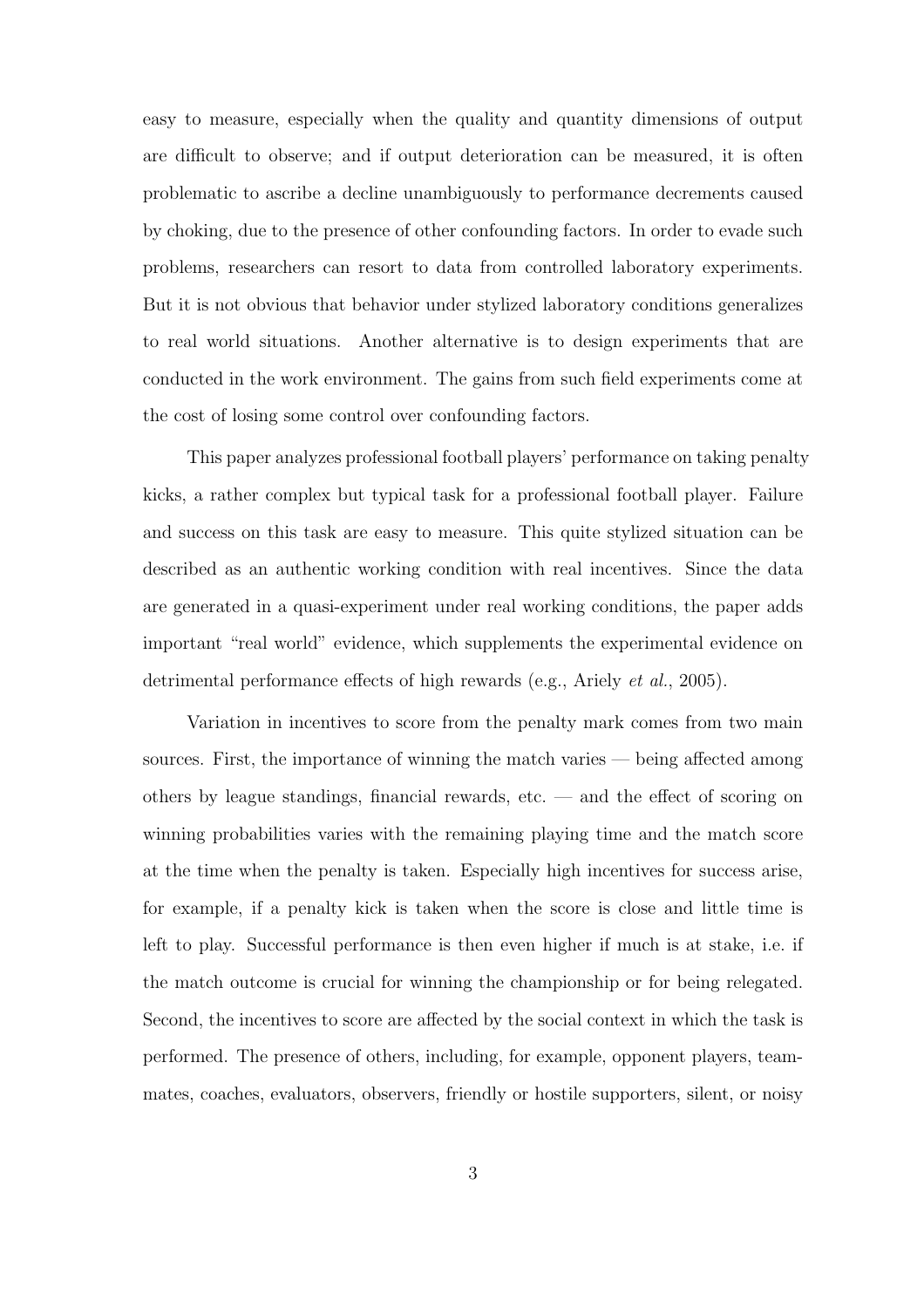crowds can affect individual performance in different ways.<sup>5</sup> This paper considers both sources of pressure: it examines whether performance pressure that stems from the importance of winning and whether social pressure that arises in the presence of others (spectators) affects the performance of professional football players on kicking from the penalty mark.

The data cover all penalty kicks in the German Premier football league (1st Bundesliga) since its foundation in 1963 until the end of the season 2003/2004. These data lend themselves for studying whether the social environment, the importance of success or high financial stakes can cause professionals to choke under pressure. First, the task of kicking a penalty is well-defined. Successful performance is clearly and easily measured. Second, kicking from the penalty mark is a well-learned skill of professional football players so that the results are not confounded by learning the sensorimotor skills that are required for the task. Third, there is variation concerning the composition of the crowd and its relation to the kicker, the number of spectators, and the importance of success stemming from sportive or financial motives.

One drawback is that the data are generated in a two-person strategic game, so that successful performance does not depend on the kicker's performance alone. This would be problematic if the players systematically relied on different strategies under pressure conditions, and if the probability to choke depended on the players' strategies. But an empirical analysis of the strategic interaction, its dependence on pressure conditions, and its impact on choking probabilities reveals that players' strategies are independent of conditions and that choking occurs independent of the players' choice of action.

Although penalties are sometimes saved due to excellent goalkeeping rather

<sup>5</sup>Dashiell, 1935) characterizes different types of present others by their relation to the actor, their attributes (size, status) and their behavior.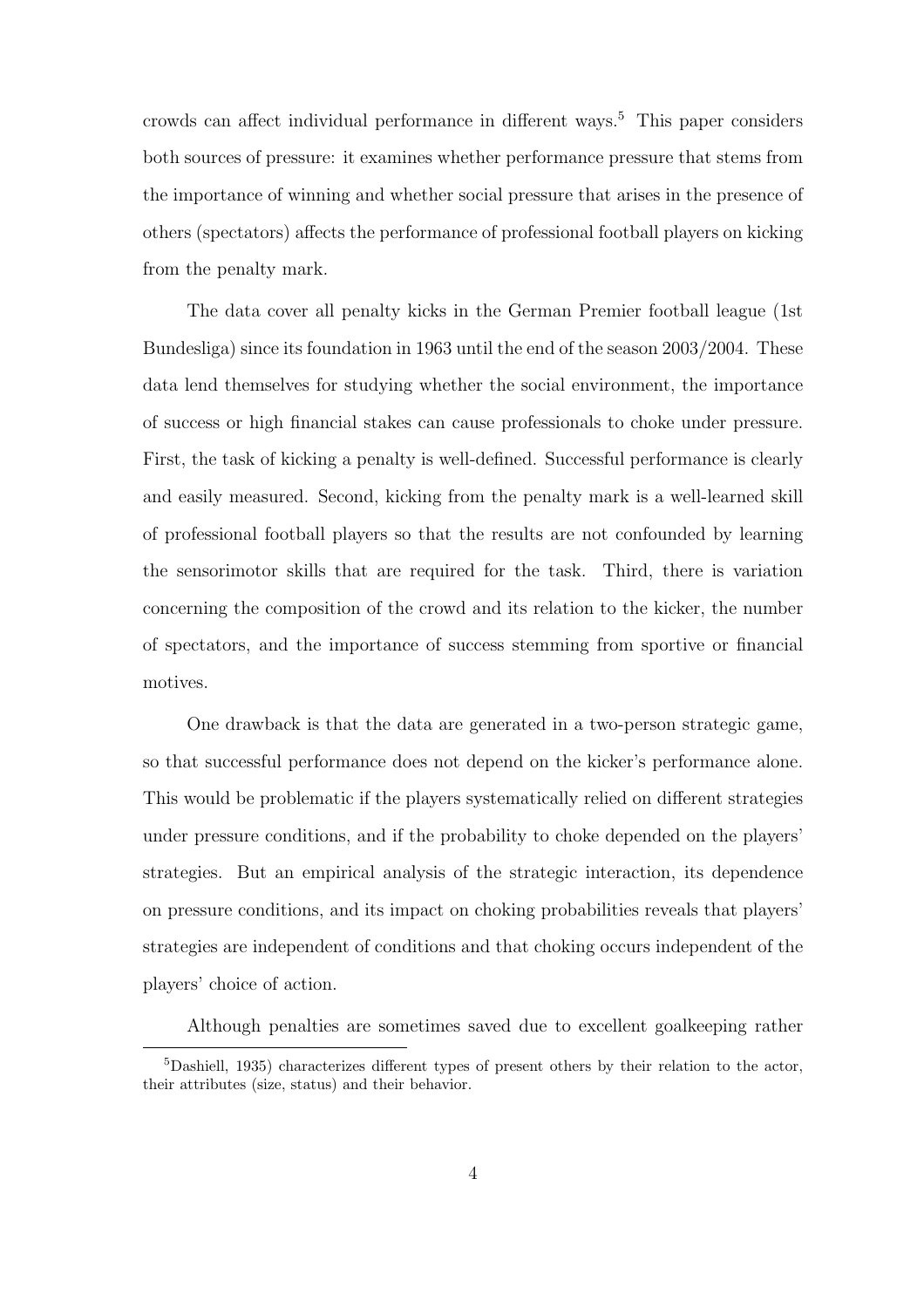than due to lack of kicking performance, poorly kicked penalties are typically more likely to be saved. In order to avoid any ambiguity as to why a shot on target was saved by the goalkeeper, I use a strict definition of choking, namely failing to score on a penalty kick by missing the goal without the goalkeeper's interference, i.e. by shooting wide or high, or by hitting the cross bar or the posts, which clearly produces conservative estimates for the prevalence of choking. As a robustness check, I then analyze choking in a Multinomial Logit regression framework with saved penalties as a third outcome category.

The evidence suggests that the social environment has an impact on the performance of individuals. In particular, players of the home team are more likely to choke. This is a very robust finding in the data. It provides evidence against the social support hypothesis, but in support of the hypothesis that positive public expectations induce choking. Interestingly, the data provide no evidence that high stakes or the importance of success induce choking. If anything, professional football players are less likely to choke when much is at stakes and competition incentives are high. This finding indicates that increased incentives induce better performance of professionals, who can evidently deal with the performance pressure.<sup>6</sup>

The remainder of the paper is organized as follows. Section 2 describes the data. Section 3 provides some background information about the procedural rules concerning penalty kicks, and it addresses aspects of the strategic interaction between goalkeepers and kickers. Section 4 reports the results of the empirical analysis

 $6$ There is anecdotal evidence, however, that players choke on a penalty kick in extreme pressure situations. The most well-known case of choking occurred in the second-to-last round of the season 1985/1986. Werder Bremen, the team that was heading the championship table, could have secured the championship by a victory over runner-up Bayern München. Bremen was awarded a penalty kick in the 89th minute at tied score. But Michael Kutzop's penalty kick, who had converted all 9 penalty kicks he had taken in previous league matches, hit the post. Bremen tied this game and lost its last game of the season, thereby losing the championship to Bayern München. Kutzop converted all 8 penalty kicks that he took thereafter. A similar situation occurred in the 33th round of the season 2003/2004 when Kioyo of 1860 München choked on a penalty kick in the 89th minute by shooting wide. The match ended drawn and 1860 München was relegated to the second division (2. Bundesliga).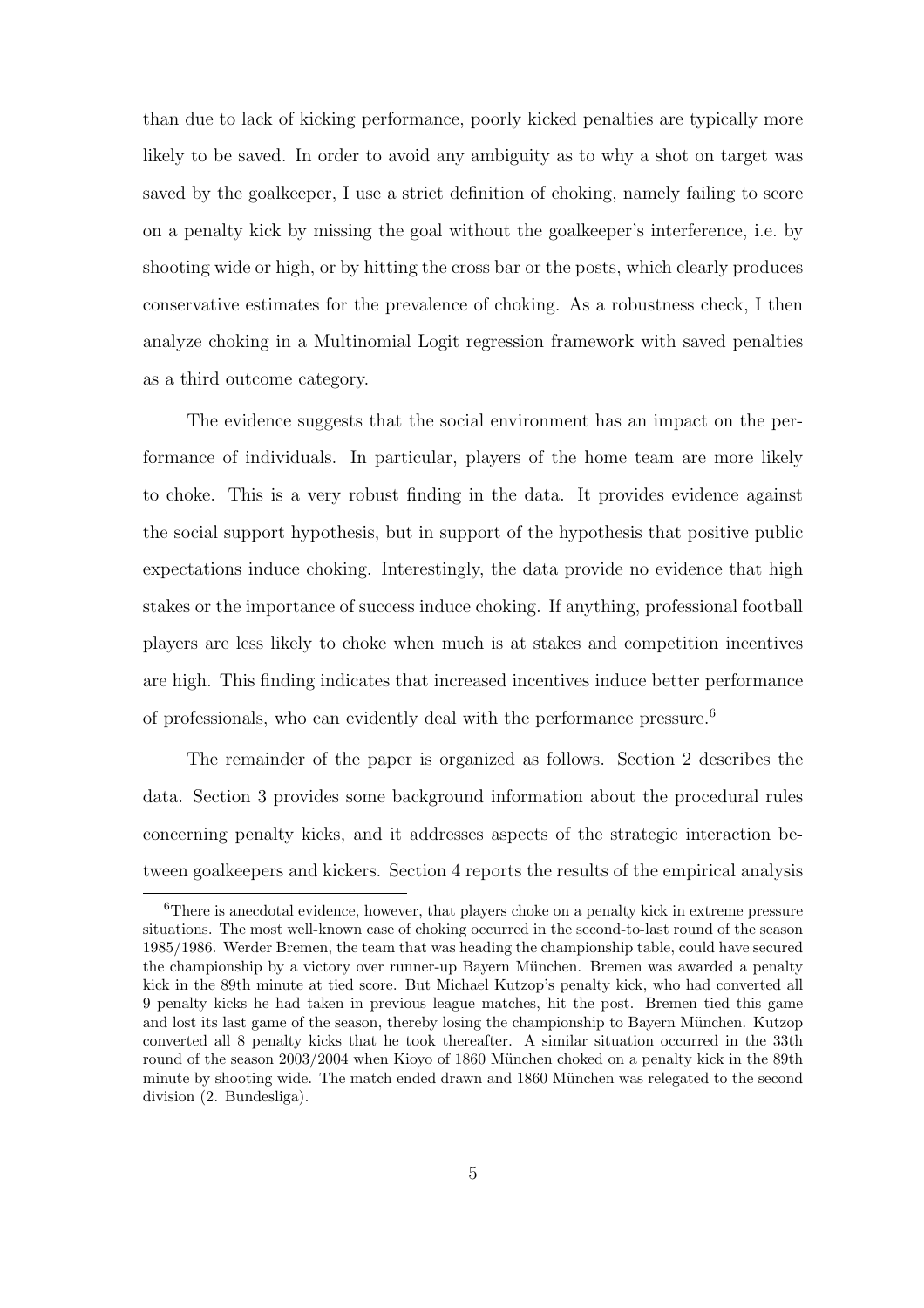of choking. Section 5 discusses the findings and concludes.

# **2 Data**

I analyze data on all penalty kicks awarded in German premier football league (1st Bundesliga) matches since its foundation in 1963 until the end of the season 2003/2004. Eighteen teams compete in the 1st Bundesliga for the national football championship.<sup>7</sup> Teams play each other twice during a season — once on the home turf and once in the opponent's stadium — so that a season consists of 306 matches that are scheduled in 34 rounds of 9 games each that typically take place on weekends.<sup>8</sup>

The winner of a league match had received two points until 1995, but since the start of the 1995/1996 season a winning team is awarded three points. Teams receive one point for a draw. No points are allocated for a defeat. The league ranking is determined by the number of points accumulated throughout the season. If two or more teams are tied on points, the superior goal difference and then the higher number of goals determine which team is ranked in higher position of the league table. The team that heads the league table at the end of the season wins the German National Football championship, the most important trophy in German professional football. The three lowest-ranking clubs of the championship table are relegated to the second division (2nd Bundesliga) being replaced by the three highest-ranking teams from the second division. Apart from winning the championship or avoiding relegation there are other important sporting and financial incentives to finishing in

<sup>7</sup>The 1st Bundesliga was founded in 1963 with 16 teams. Since the start of the 1965/1966 season, 18 teams have competed in the 1st Bundesliga, the only exception being the 1991/1992 season when the league was temporarily enlarged to 20 teams in order to accommodate two additional former East German clubs after the merger of the West and East German football associations.

<sup>8</sup>Sometimes a round is scheduled during the week, usually on Tuesdays and Wednesdays, because there are sometimes too few weekends available for scheduling league matches. Note also that the number of matches and rounds was different in three season mentioned in footnote 7 in which either 16 or 20 teams constituted the league.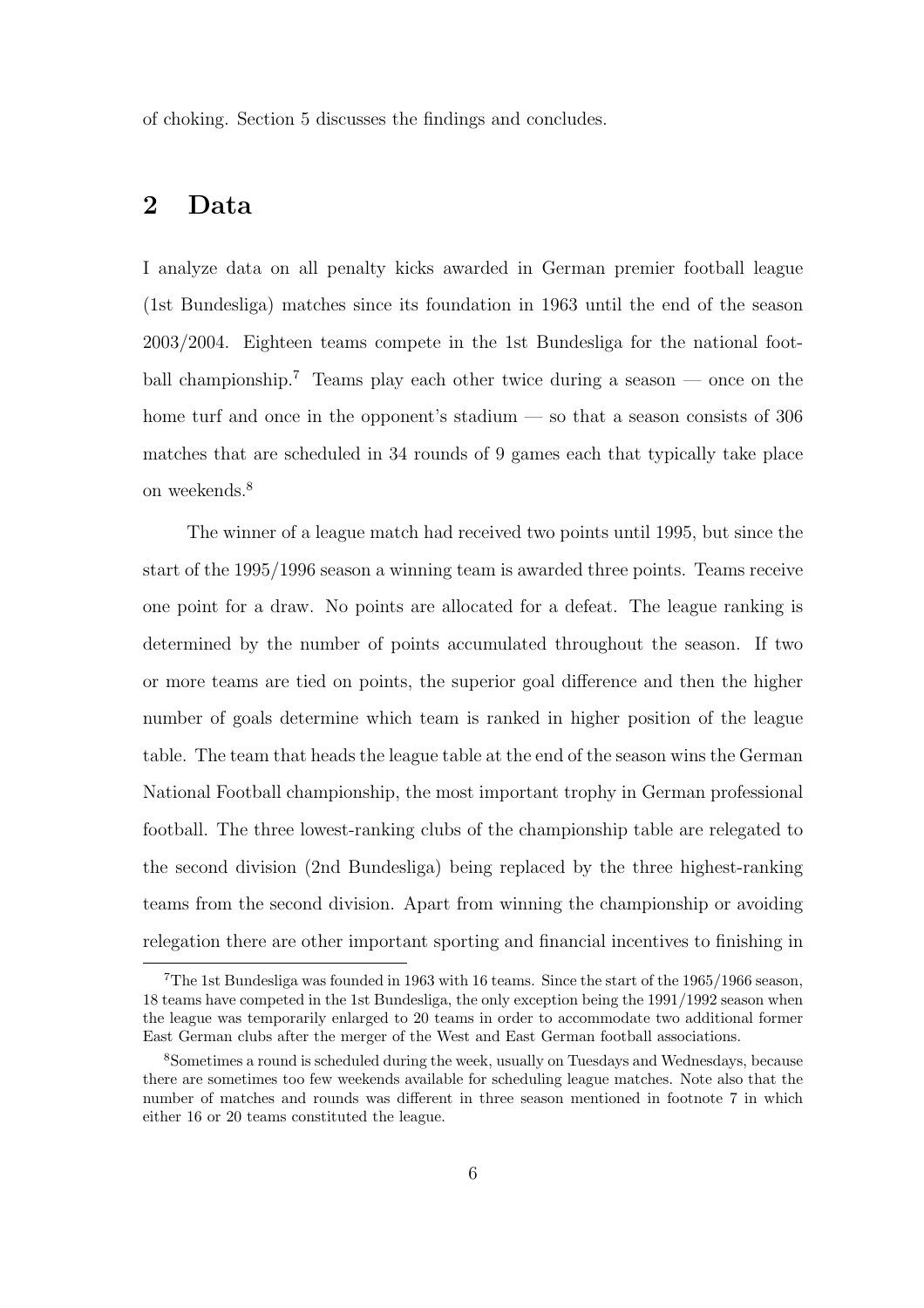high ranks of the championship table because the rankings determine eligibility for various football club competitions on the European level.

The data on league matches contain information on opponents, the location, date, attendance, goals, the score at any time during the match, as well as detailed information about penalty kicks, including the names of the kickers and the goalies, the minute the penalty kick was taken, and the outcome of the penalty kick. Additional information on the outcomes of all other games in the Bundesliga's history allows us to calculate the opponents' pre-match league rankings. In total, referees ruled in favour of penalty kicks 3,619 times in the 12,488 matches of the first 41 Bundesliga seasons; 2,687 of these penalty kicks have been immediately converted into a goal (74.25 percent), 680 (18.79 percent) were saved by the goalie, and 252 (6.96 percent) penalty kicks missed the goal, i.e. the ball hit the post or crossbar or the ball was kicked wide or above the cross bar (see Table 1). The penalty kicks involved 704 kickers and 282 goalkeepers of 48 teams. Additional descriptive statistics concerning players' experience and match attendance are listed in Table 1.

Figure 1 reveals that the scoring rate and the number of penalties imposed varies by season. The scoring rate trended upwards until the late 1970s, probably because football became more professional and players became more skilled and experienced. The scoring rate remained rather stable thereafter until the mid 1990s and it does not seem to have been affected by the change in procedural rules which occurred in 1986. It appears, however, that the rule change in 1997, which allows goalkeepers to move on the goal line before the ball has been kicked, has caused a structural change in the scoring probability. The figure also shows that the home team is granted more penalty kicks in every season, but this gap has diminished in the last two decades. On average, the home team is awarded more than twice as many penalty kicks. While most of this difference is the result of different playing strategies of home and visiting teams, part of this gap might be caused by preferential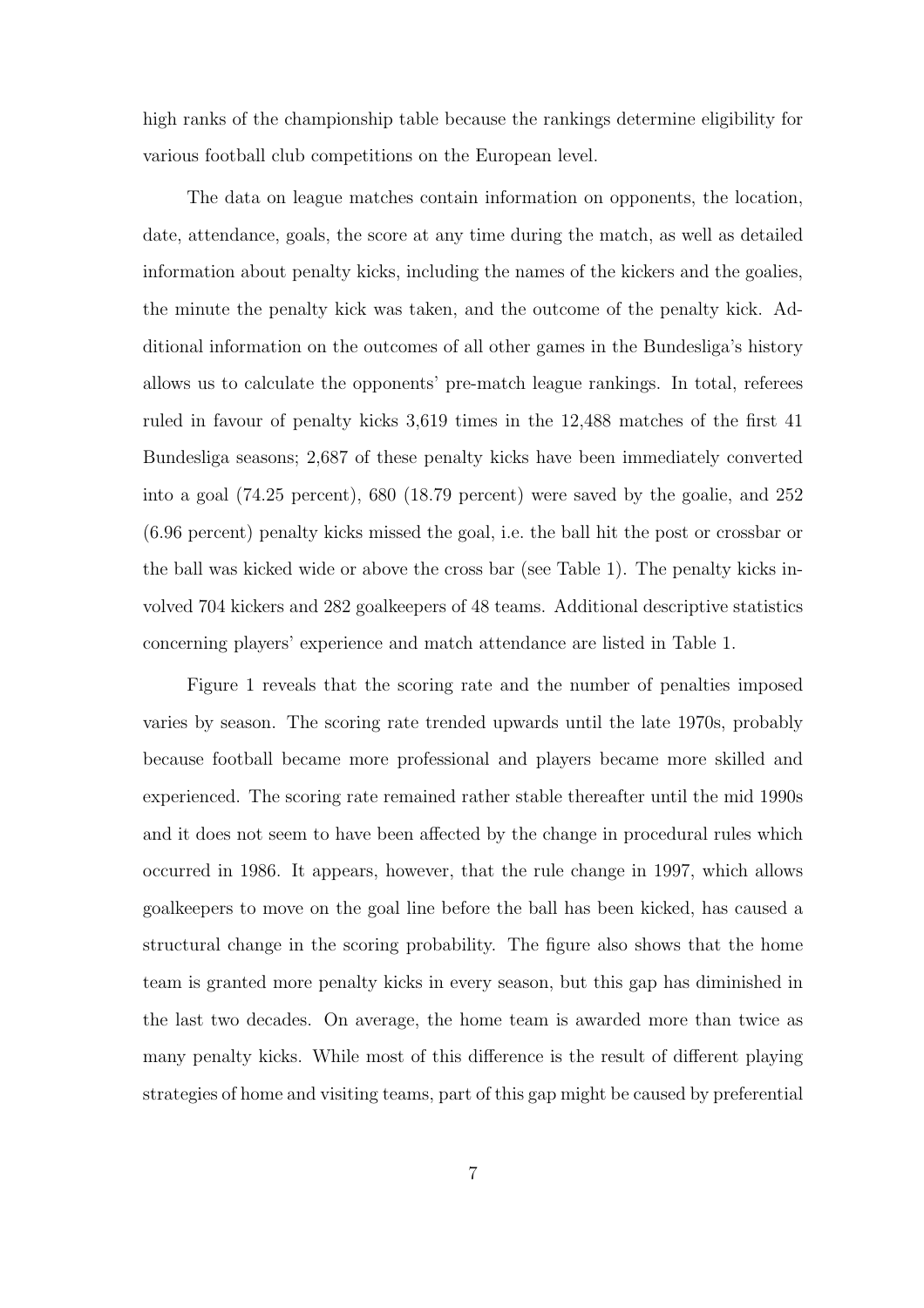treatment given to the home team by the referee. Such home bias is likely to be induced by social pressure on the referee exerted by the home crowd (see Dohmen, 2005).

## **3 The Penalty Kick**

According to Law 14 of the *Laws of the Game* (see FIFA, 2003) a penalty kick is awarded against a team that commits one of the offenses, for which a direct free kick is awarded, inside its own penalty area while the ball is in play.<sup>9</sup> A penalty kick is carried out as follows: The ball is placed on the penalty mark and a properly identified player takes the penalty kick by kicking the ball forward.<sup>10</sup> The defending goalkeeper remains on his goal line, facing the kicker, between the goalposts until the ball is kicked. All other players are located outside the penalty area, behind the penalty mark and at least 10 yards away from the penalty mark. If the player taking the kick or one of his team mates infringes on the *Laws of the Game*, the referee allows the kick to proceed but has it retaken if the ball enters the goal. The penalty kick is not retaken if no goal was scored in spite of rule infringement. Likewise, a penalty kick is retaken if the goalkeeper or one of his teammates infringes the laws of the game and the ball does not enter the goal.

There have been three changes in procedural rules: (1) The player taking the kick has to be properly identified since the start of the season 1986/1987. (2) All players except the penalty kicker and the defending goalkeeper have to be located behind the penalty mark since the start of the season 1996/1997. (3) The goalkeeper

 ${}^{9}$ See FIFA (2003) for a list of these offenses.

 $10$ The penalty mark is inside the penalty area, an 18 yards by 44 yards rectangle. It is 12 yards from the midpoint between the goalposts and equidistant to them. The goal consists of two upright posts joined at the top by a horizontal crossbar. The posts are 8 yards apart and the crossbar is 8 feet from the ground. Goalposts and the crossbar have the same width and depth, which must not exceed 12 inches. The player taking the penalty is not allowed to play the ball a second time until another player has touched it.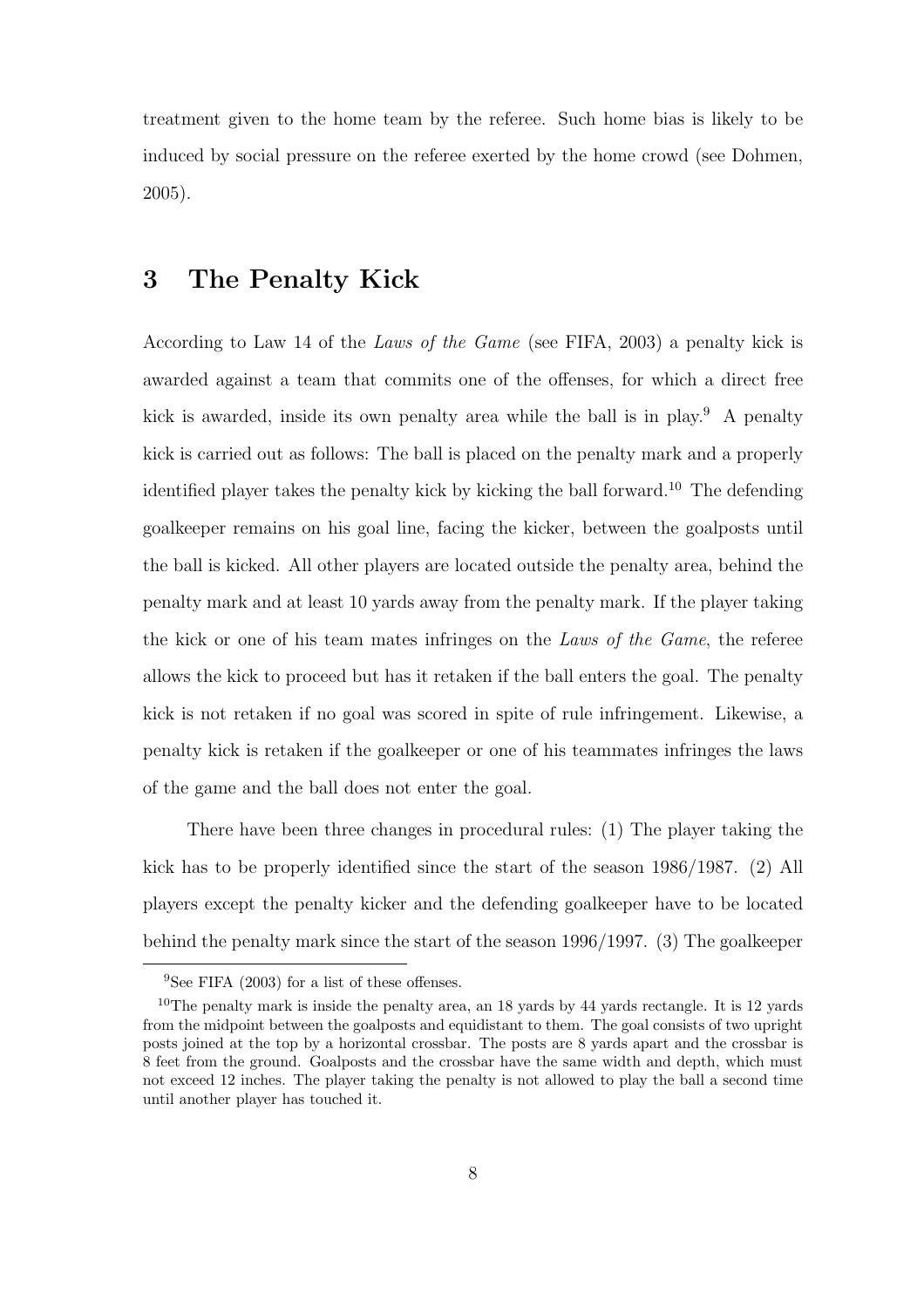is allowed to move on the goal line before the ball has been kicked only since the start of the season 1997/1998. Panel a of Figure 1 suggests that the last rule change, in particular, has improved the goalkeeper's position. This is not surprising, because the ball is kicked at such speed that the goalkeeper has to jump to a corner before the ball is kicked, in order to have a chance to save a penalty kick. On average, the ball is kicked at a speed of about 100 kilometers per hour so that it enters the goal after roughly half a second. Taking into account the reaction time of a proficient goalie, which is about a quarter of a second, the goalkeeper would have to jump at a speed of 35 kilometers per hour, i.e. faster than a professional sprinter runs the 100m dash, if he was to catch the ball in the remaining quarter of a second.

It is generally believed that the kicker also decides on the side of the kick before the keeper moves. Penalty kicking can, therefore, be described as a two-player simultaneous-move game. Chiappori *et al.* (2002) and Palacios-Huerta (2003) analyze the strategic nature of the interaction between the goalkeeper and the kicker. They find that outcomes in this one-shot two-person zero-sum game are remarkably consistent with equilibrium play implied by von Neumann's Minimax theorem. These results are broadly confirmed by the data on Bundesliga penalties (see Appendix A.2). The detailed additional information that is required to analyze the strategic interaction between the goalie — the side of the kick chosen by the kicker, the side of the goalie's jump, and whether the kicker is right-footed or left-footed is only recorded since the start of the season 1993/1994 and available for 857 out of the 858 penalties that have been taken during this period.<sup>11</sup> There are two types of kickers: left-footed and right-footed.<sup>12</sup> The data corroborate the conventional wis-

<sup>&</sup>lt;sup>11</sup>The information on the side the goalie chooses to jump to is missing for one kick of a rightfooted kicker to his left. This kick hit the post.

<sup>12</sup>Roughly 15-20% of all players are left-footed kickers. Although most penalty kickers since 1993/1994 are right-footed, the fraction of penalties kicked by a left-footed kicker (311 out of 858) is disproportionately high, suggesting that left-footed kickers have a higher propensity to take a penalty kick. Both, left-footed kickers and right-footed kickers take two thirds of their penalty kicks at the home turf.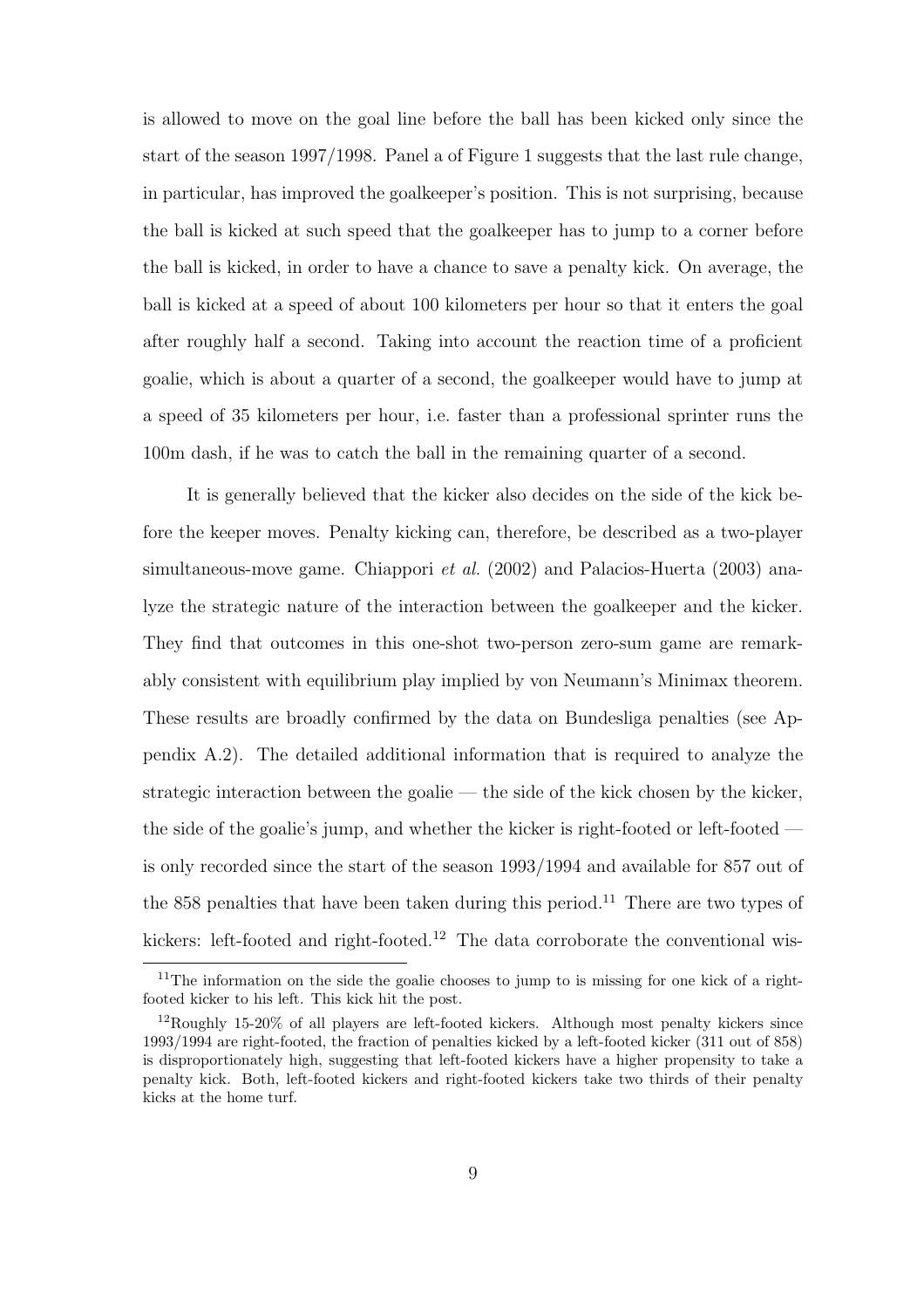dom that left-footed players find it easier to kick to their right, while right-footed players find it easier to kick to their left: left-footed (right-footed) players choose their "natural" side, i.e. strong side, in 45.3 (47.2) percent of cases, the center in 13.5  $(9.3)$  percent of cases, and the weak side in  $41.2$   $(43.5)$  percent of cases. Since these are equilibrium choices, it is not surprising that scoring rates are the same across these strategies. The strategic response of goalies, who are obviously aware of the kickers' preferences, is to jump to a kicker's natural side in 52.0 percent of cases, to stay in the center in 1.8 percent of cases and to jump to the kicker's nonnatural side in 46.3 percent of cases. In the remainder of the paper I denote the kickers' stragegies by 'NS' (kick to natural side), 'Center' (kick to center) and 'OS' (kick to non-natural side), and keepers's strategies by 'ns' (jump to kicker's natural side), 'center' (remaining in the center of the goal), and 'os' (jump to kicker's non-natural side).

Chiappori *et al.* (2002) show that the game, which belongs to the "matching penny" family, has no pure-strategy equilibrium, but that it has a unique mixed strategy equilibrium under conditions stated in their proposition 1. They derive the properties of this equilibrium under assumptions that are also supported by our data (see Appendix). What is important for the analysis in this paper is that the strategy of kickers (and of goalkeepers) is neither related to the attributes of the crowd nor to the importance of scoring on the penalty kick (see Table A.1 in the Appendix). Throughout the analysis in the following section, I will also show that the results are robust to controls for kickers' strategic choices.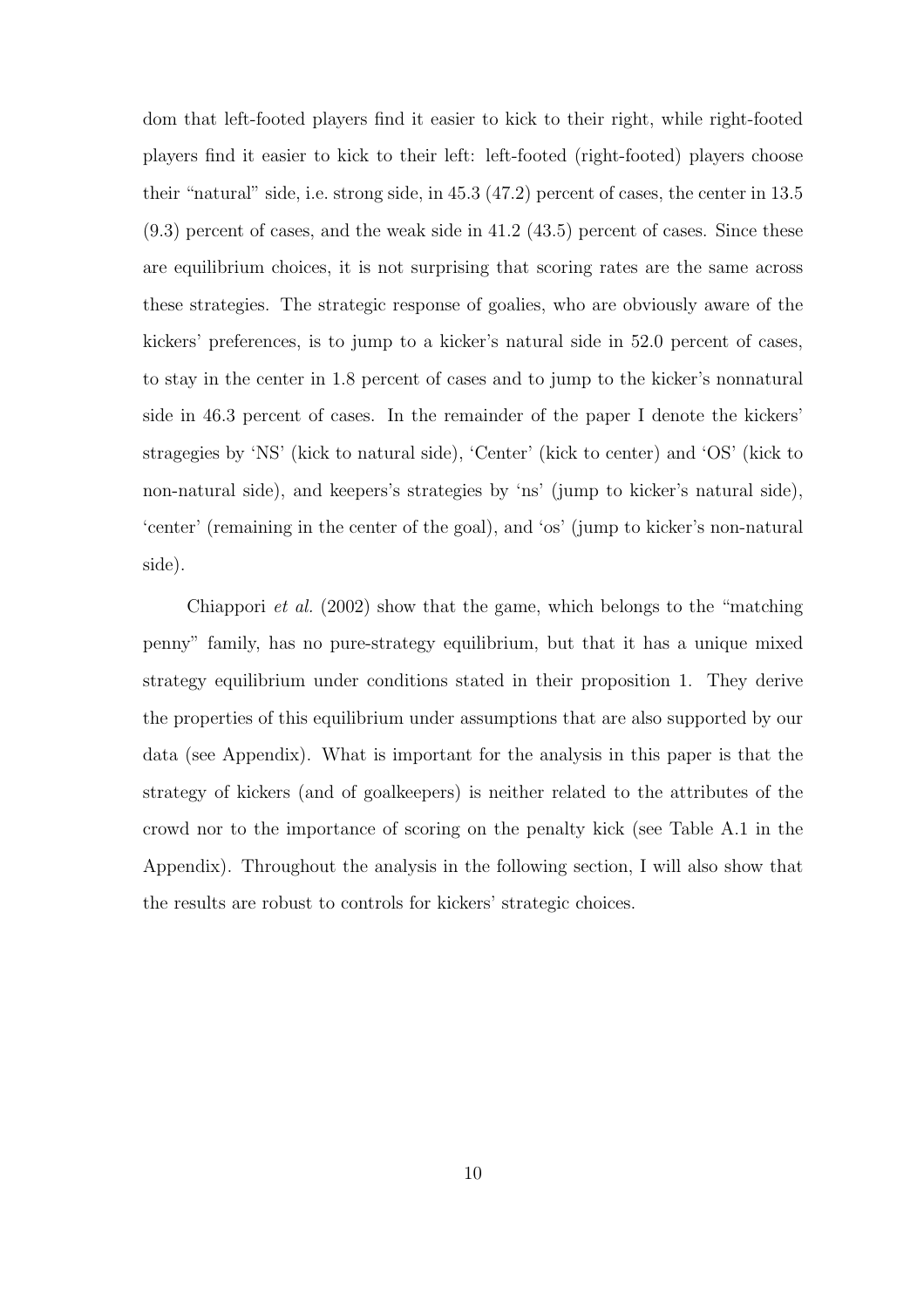# **4 Empirical Analysis**

# **4.1 Testing the social support hypothesis against the choking hypothesis**

It is debated whether social support leads to improved performance, possibly through encouragement expressed by an audience (e.g., Coleman, 1988), or whether the mere presence of spectators or public expectations (e.g., Baumeister, Hamilton, and Tice, 1985; or Strauss, 1998) cause performance decrements. If the social support hypothesis was true, we should expect the home team to have a higher scoring rate than the visiting team, simply because home team supporters typically make up for the larger fraction of the crowd and can thus express their support more strongly. The opposite is true, however, as Table 2 reveals. The table summarizes the outcomes of penalty kicks in league matches by home status. The visiting team's scoring rate (75.83 percent) is higher than that of the home team (73.59 percent). Intriguingly, almost 90 percent of the 2.24 percentage point gap in performance is due to choking, i.e. shooting wide, above the cross bar, or hitting the frame. Less than 10 percent of this gap is explained by more penalties being saved by the goalie.

The hypothesis that outcomes for the home and the visiting team are generated by the same process, i.e. that observed differences in the frequencies of the three categories in Table 2 are purely due to chance, is rejected by a chi-square test at the 10 percent significance level  $(\chi^2(2) = 4.70)$ . A Fisher exact test rejects the null hypothesis that players of the home and visiting team are equally likely to miss the goal by choking even at the percent significance level (chi-square(1)-statistic=4.18). This lends considerable support for the choking hypothesis.

In order to control for other confounding factors that affect the probability of choking, such as experience and different procedural rules, Probit regression models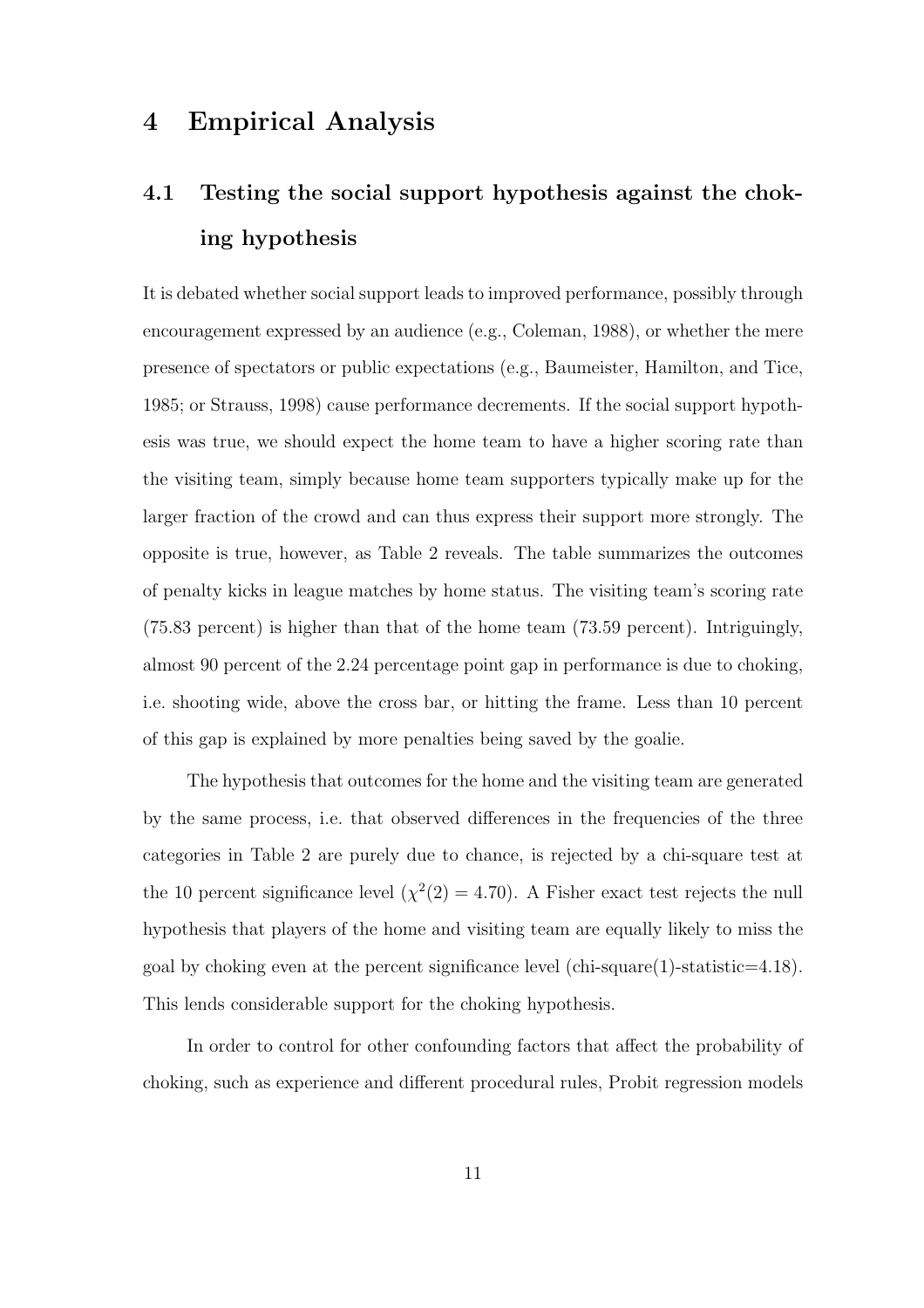for the probability that a player misses a penalty kick by kicking it wide, high, or hitting the frame in league matches are estimated and the results are reported in Table 3. The most parsimonious model in Column (1) indicates that professional football players in the German 1st Bundesliga are 2 percent more likely to choke on the home turf (note that the table reports marginal effects, i.e. the change in the probability for an infinitesimal change in a continuous variable and the discrete change in the probability for dummy variables). This effect is statistically significantly different from zero at the 5 percent significance level (p-value equals 0.033). This effect is robust to alternative specifications, as Columns (2) to (5) show, and to controlling the kickers' strategic choice (Column (6)).

The coefficient estimates of these alternative model specifications indicate that variations in the size of the audience, measured in thousands of spectators by the variable "Attendance", do not affect choking and that the density of spectators, which is measured as the capacity utilization of the stadium, has a positive but statistically insignificant impact on choking. Moreover, choking tends to become less likely if the physical distance between the crowd and the field increases. This is suggested by the negative, but statistically insignificant coefficient of the indicator variable that equals 1 if an athletics track separates the stands from the field (see Column  $(4)$ ). The model in Column  $(5)$  shows that proximity of the spectators has a larger adverse effect on the performance of home team kickers than on players of the visiting team. These differential effects are, however, not statistically significant and should not be overvalued. Importantly, the results in Column (6), which replicates the model from Column (4) for the sub-sample of penalties that were taken since 1993 with controls for strategic choices, show that kickers are more likely to choke on a penalty kick when playing at the home turf, independent of their strategic choice.<sup>13</sup>

<sup>&</sup>lt;sup>13</sup>Note that analogously augmented regression models of Columns  $(1)$  to  $(3)$  and Column  $(5)$ , which are not reported here, also show that coefficient estimates are robust and that strategic choices do not affect the choking probability significantly.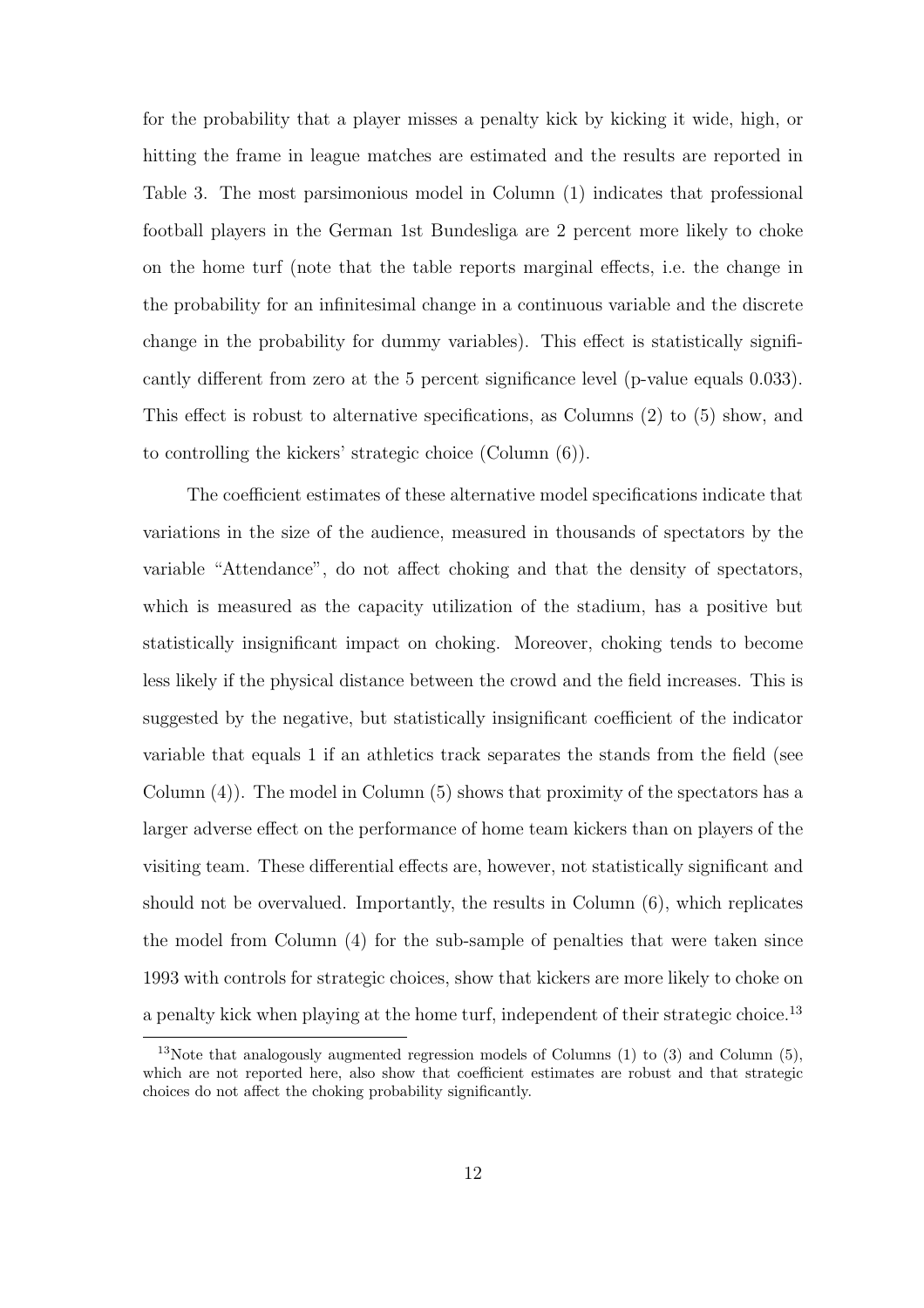The coefficient for home status is of the same order of magnitude as for the whole sample even if the kickers' strategic choices are controlled, and it is statistically significant.<sup>14</sup>

An interesting finding, which Figure 1 already foreshadowed, is that choking is generally more prevalent in earlier football seasons. This is reflected in falling estimated base rates for successive periods following changes in procedural rules (measured by the controls for "Intercepts") and decreasing time trends (slope coefficients) therein.<sup>15</sup> The reference time period spans the first 23 seasons and the reference slope coefficient is zero (i.e. the time trend in the reference period, the single season 1996/1997, is zero by definition). It is clear that choking becomes less likely over time. The probability of choking falls within periods except for the period starting with the season 1997/1998 when the rule that goalkeeper's could move on the line before the kick is taken was introduced. A plausible explanation is that players are distracted by the goalkeepers' movements and therefore choke or that they are more jumpily because it becomes more difficult to convert the penalty kick. But we should not construe to much meaning into this estimate since the evidence for a structural break at this particular point is weak and not statistically significant.

The regression models in Columns (3) to (5) also indicate that the probability of choking falls with experience measured as the number of penalty kicks that a player has taken in previous Bundesliga matches. An important caveat to this estimate is, however, that an endogeneity problem arises if players retire from penalty kicking after having failed on a penalty kick. Since the focus was to examine the robustness of the 'home effect', this endogeneity problem is not addressed in more

<sup>14</sup>The results do not change when keepers' choices are also controlled.

<sup>&</sup>lt;sup>15</sup>The variable time trend is estimated for a sequence that starts at a value of one (for the first season within a given time period) and increases with one unit in each subsequent season within the period. This eases interpretation of the coefficients.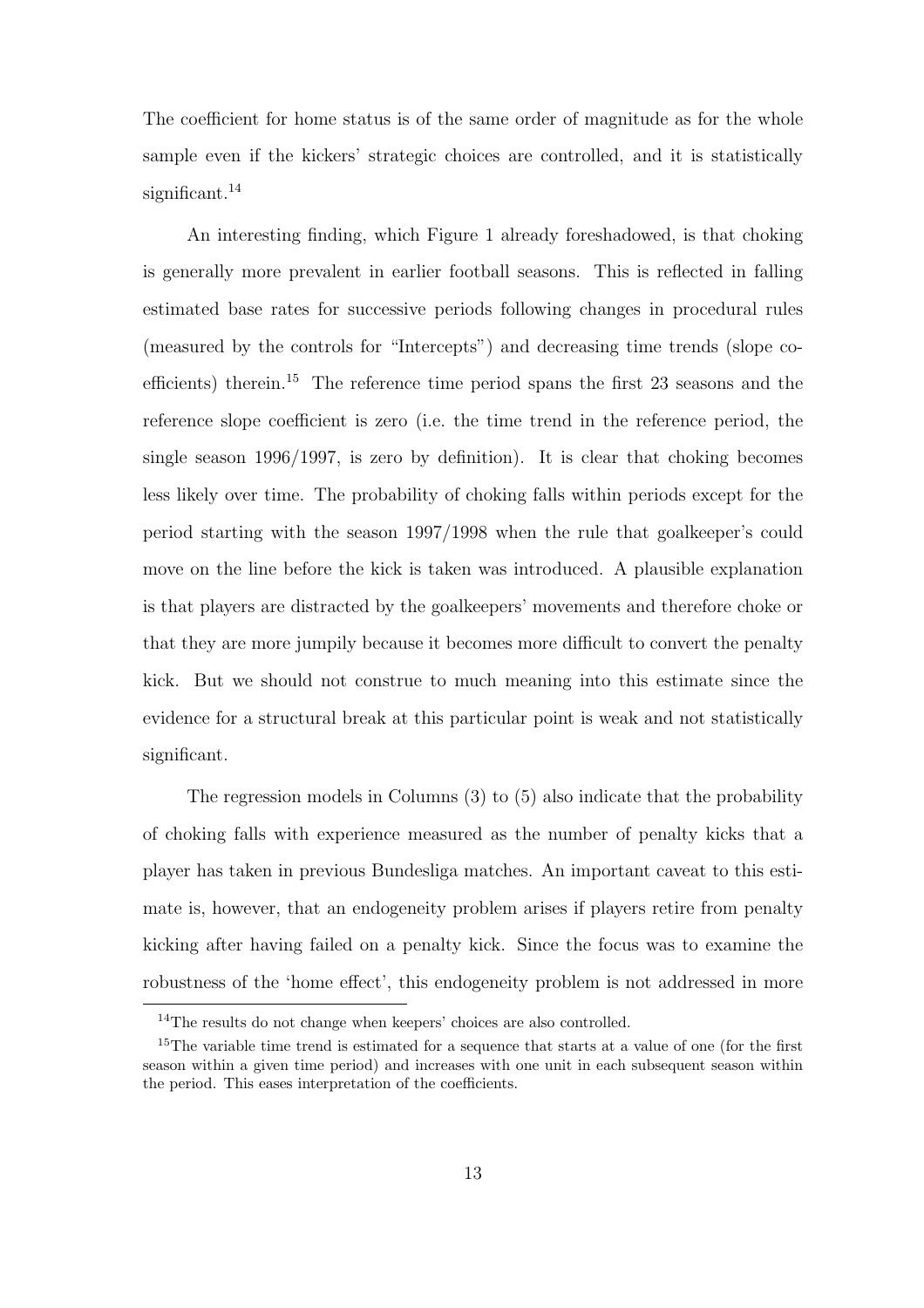detail here.<sup>16</sup> The major conclusion that can be drawn from Table 3 is that players are more likely to choke on a penalty kick when the action takes place at the home turf.

Reassuringly, the results from multinomial logit regressions with three categories of the dependent variable (converting a penalty kick, missing it due to the goalkeeper saving it, and missing it due to choking) are qualitatively the same. In addition, factors that trigger choking also tend to increase the probability that the penalty kick is missed due the goalkeeper saving it. This suggests that these factors tend to affect performance of the kicker adversely. Table 4 reports the results for three models that are specified analogously to the models in Columns (1) and (4) of Table 3. Again, the results for model (3), which is estimated on the sample for the period from 1993 to 2004 and in which strategic choices added as control variables, are qualitatively and quantitatively very similar to the estimates of model (2).

Interestingly, home status raises the choking probability the most (by 3.5 percentage points, p-value=0.026) when the game is tied. Conditional on particular score differences at the time when the penalty kick is taken (being more than 2 goals behind in score, 2 goals behind, 1 goal behind, 1 goal ahead, 2 goals ahead or more than 2 goals ahead) home team players are always more likely to choke than penalty kickers of the visiting team, but the estimated effect is typically smaller and never statistically significant at conventional levels.<sup>17</sup> This finding suggests that there is some interaction between the importance of success and the presence of a supportive crowd.

An intriguing question is whether choking is caused by physically facing a friendly crowd when performing the task or whether it is caused by the pressure

<sup>&</sup>lt;sup>16</sup>Most players have, in fact, failed on the last penalty kick they have taken. However, the effect that choking is more likely to occur at home remains (and is even stronger) when neglecting a player's last penalty kick.

<sup>&</sup>lt;sup>17</sup>The estimates are not reported here, but are available from the author upon request.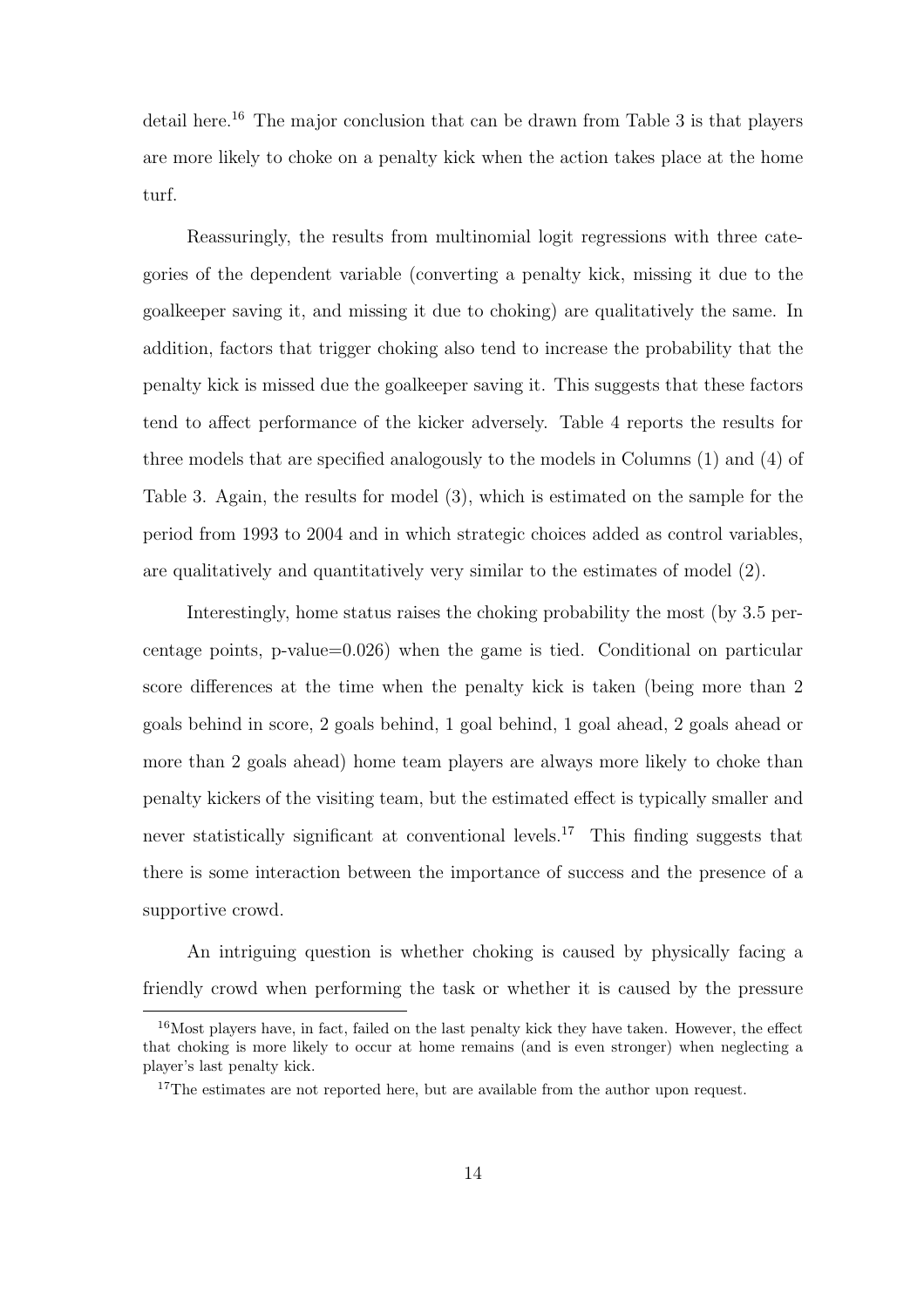created by positive expectations of the social environment. Ideally, one would like to control for the number of supporters that are near or behind the goal where the penalty kick is taken, but this information is not available. Since the home team usually plays into the direction of its supporters block in the second half, I analyze whether home team players are more likely to choke in the second half. The results in Table 5 indicate that the home team is more likely to choke than the visiting team in the first half only. Note that the results are qualitatively and quantitatively very similar when estimated on the sub-sample of data with controls for kickers' strategic choices (Columns  $(4)$  to  $(6)$ ). To the extent that players are really more likely to face home team supporters in the second half, these results conflict with the idea that friendly faces *per se* induce choking. Instead, choking is more likely when the expectation of successful performance is generally high in the social environment and the kicker is at the same time confronted with hostile faces.

## **4.2 Choking and the importance of success**

Incentive theory postulates that effort will be higher and performance consequently better the stronger incentives for good performance are. In the context of taking a penalty kick in a football match, this implies that we should expect less choking and a higher scoring rate in situations in which the outcome of the kick has a strong impact on the outcome of the match. If the importance of success, on the other hand, creates pressure on the kicker that induces him to choke, we should expect the choking rate to be highest when converting the penalty kick is most vital.

One obvious proxy for the importance of success is the score in the match at the time when the penalty kick is taken. Figure 2 plots the scoring and the choking rate at various score differences, which are calculated by subtracting the number of goals scored by the keeper's team from the goals scored by the kicker's team at the time when the penalty kick is taken. When the kicker can tie the match or can bring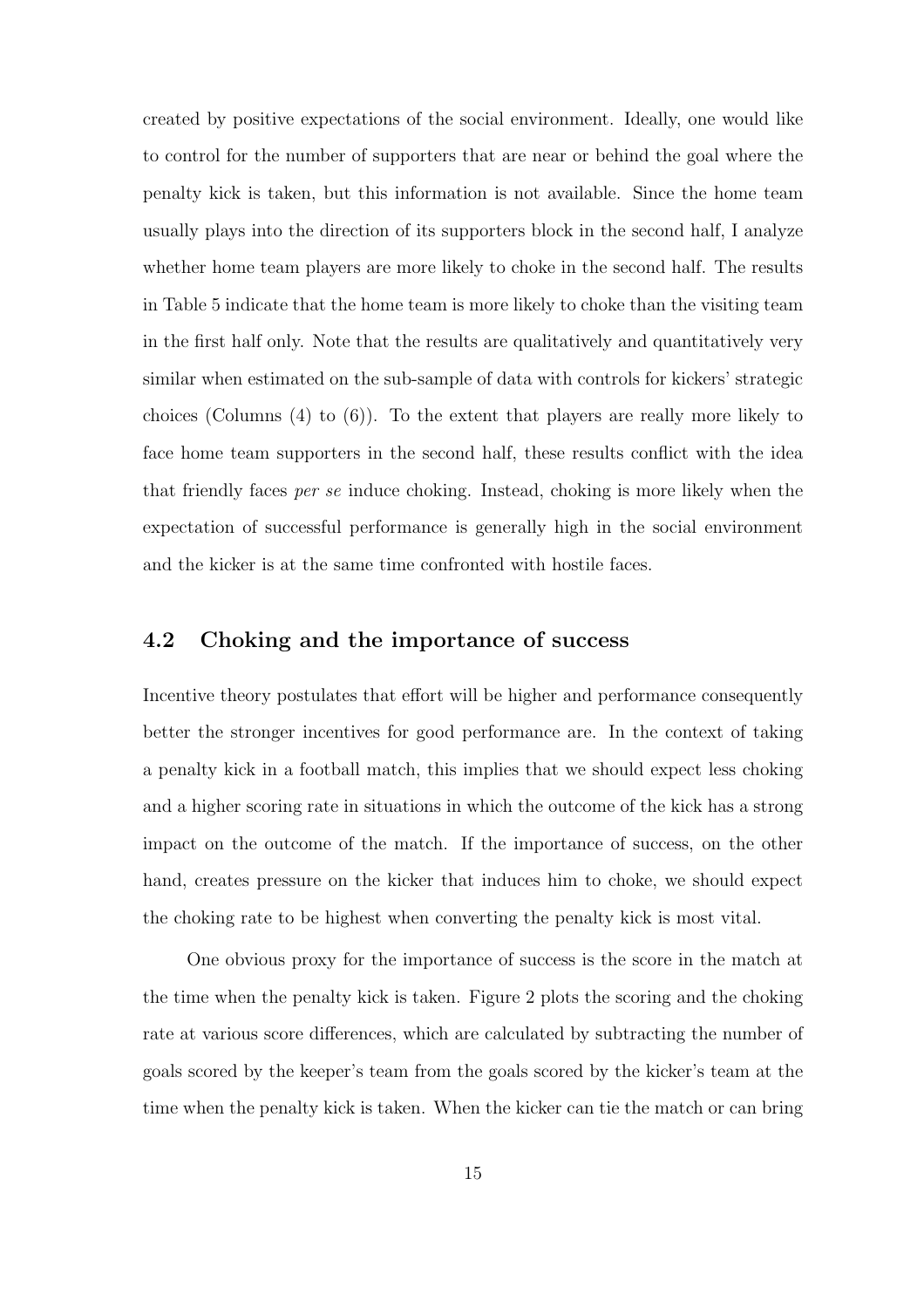his team into the lead by scoring, the choking rate is lower than when his team is already leading by one or two goals when his team is two goals behind. This implies that choking is less likely the more success matters for the outcome of the match, which contradicts the choking hypothesis but supports incentive theory. A notable caveat is, however, that the choking rate is even lower if one team is leading by three or more goals.

Figure 3 shows how choking rates, conditional on the score difference when the penalty kick is taken, change during the match. If anything, choking rates tend to fall towards the end of matches, in which the score is close at the time the penalty kick is taken. Choking rates tend to rise towards the end of matches, in which the kicker's team is either ahead or behind by two goals. Choking rates at higher score differences (not shown in the figure) also tend to rise towards the end of the match. These graphical results suggest that choking becomes less likely the more is at stake, i.e. when the score is close and little time is left to play. This, again, substantiates incentive theory.

In order to assess whether the graphical results bear up under more scrutiny, I estimate Probit models and assess their statistical significance. The estimates in Table 6 show that differences in choking rates by score difference are not statistically significant at conventional levels irrespective of differences in model specification (Columns (1) to (4)), although the pattern that choking is less likely if the score is drawn or if the kicker's team is one goal behind in score, which was captured by Figure 2, come through again. The same holds for the pattern depicted by Figure 3: interaction terms between score differences and playing time interval dummies are not statistically significant (results are not reported in Table 6). Also, the regression models in Columns (1) to (4) have controls for home status, a variable indicating the presence of an athletic track, attendance, attendance-to-capacity, and the experience of players; the estimated coefficients for these variables are in the same order of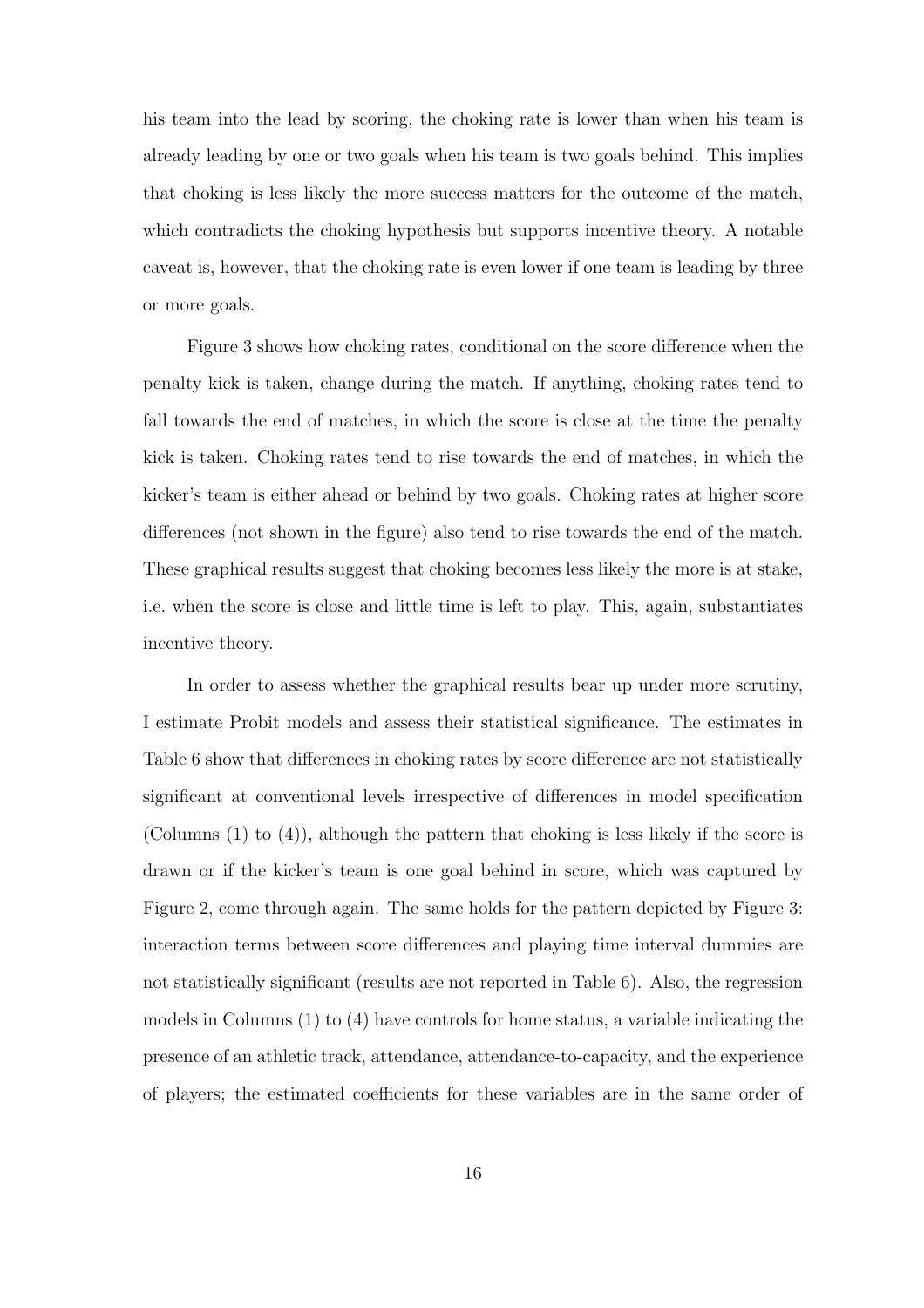magnitude as seen in previous tables and home status and kickers' experience is always statistically significant at the 5 percent and 1 percent level respectively. The models in Columns (5) and (6) replicate those of Columns (3) and (4) but control for strategies. Again, we see that kickers' strategic considerations do not change the results.

A similar picture emerges when one considers other circumstances that are likely to suggest a higher importance of success or to imply that more is at stake. For example, we would expect that outcomes of league matches are perceived as being more important towards the end of the season. But the probability of choking is neither significantly higher in the second half of the season (Column (3) of Table 6) nor is choking unambiguously more prevalent during the last rounds of the season (Column (4) of Table 6), nor do I find consistent and significant effects when controlling for the stage of the season by round dummies (not reported). Further exploration of the data has provided some weak, yet not robust, evidence that choking becomes more likely in the last matches of the season when the kicker's team is threatened by relegation. Most other, typically statistically insignificant, evidence points into the opposite direction; namely that choking rates tend to fall when more is at stake.

# **5 Discussion and Conclusion**

It is important to keep in mind that we have focused on performance of professionals who are particularly skilled at performing the task that has been considered here. It is likely that results are different if we assessed non-routine tasks that are outside an individual's professional life. The professionals, whose performance under pressure was studied, are probably much more used to the pressure that arises in the situation of penalty kicking than amateurs are. However, such professionalism is characteristic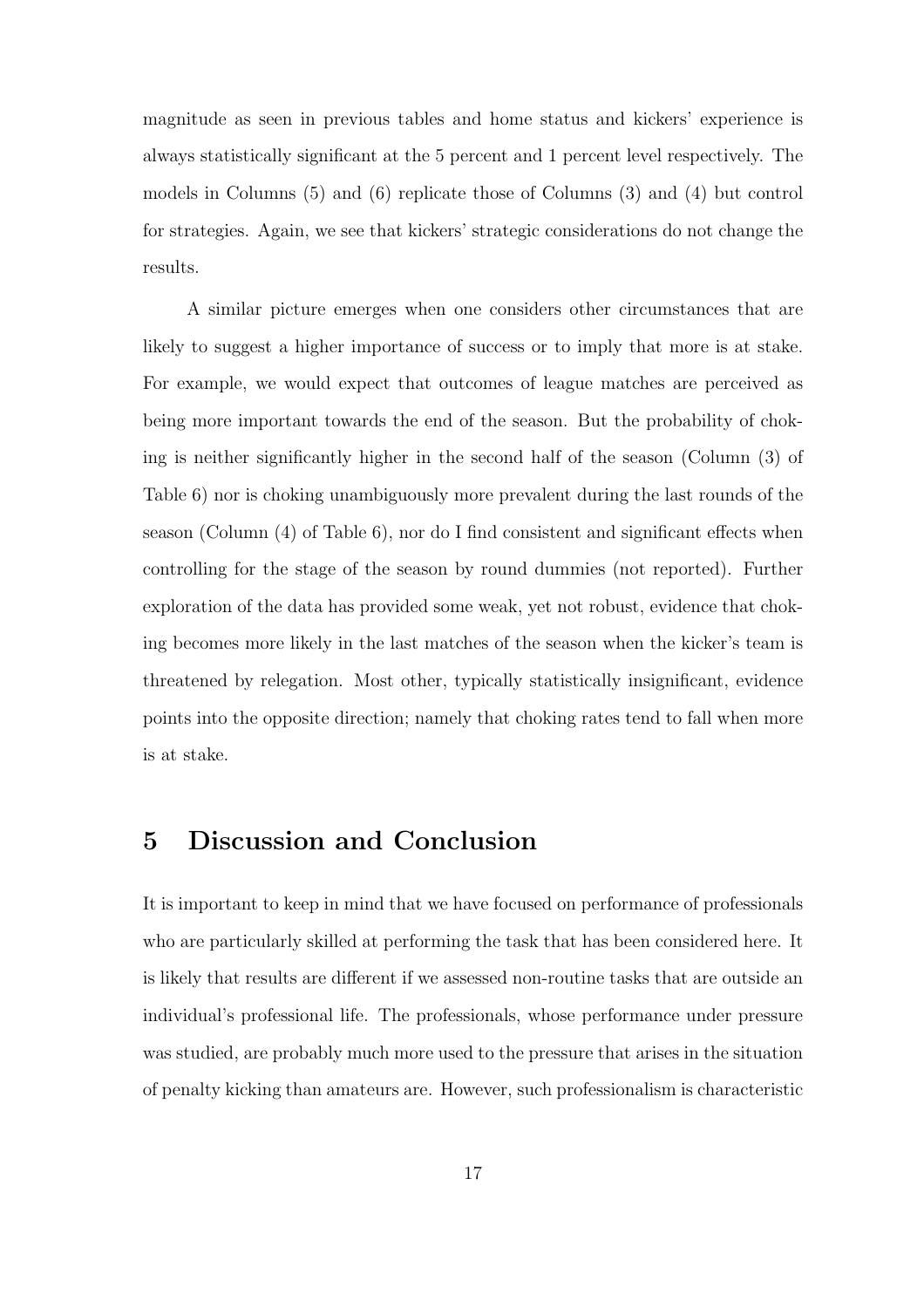of most task performers in working life so that the results from this analysis might be better transferable to situations of interest to labor economists than results of experimental studies in which subjects typically perform tasks that they do not perform to make their living.

There are several important caveats to the results concerning choking and the size of stakes. First, we could only study a selected group of players. There is self-selection to the task, because the player who can best deal with the pressure is most likely to take on the challenge. Second, the stakes might still not have been high enough to observe significant choking among these pressure-experienced football players. Ideally one would like to be able to observe football players in situations in which successful kicking determines, for example, the championship. Third, it is difficult to extrapolate from the findings of this paper to situations in which only the fortune of the task performer himself is affected by his performance. Performance assessed in this paper has repercussions on the entire team; needless to say that this could also create pressure from teammates.

In any case, the robust finding that professional football players are more likely to choke on a penalty kick when the match takes place on the home turf deserves attention. The finding, which is consistent with the hypothesis that positive public expectations or a friendly environment induce individuals to choke, has ramifications for questions of workplace design and performance measurement. The empirical result of this paper implies, for example, that workers who might feel being observed, especially by well disposed co-workers or spectators, perform worse than they otherwise would.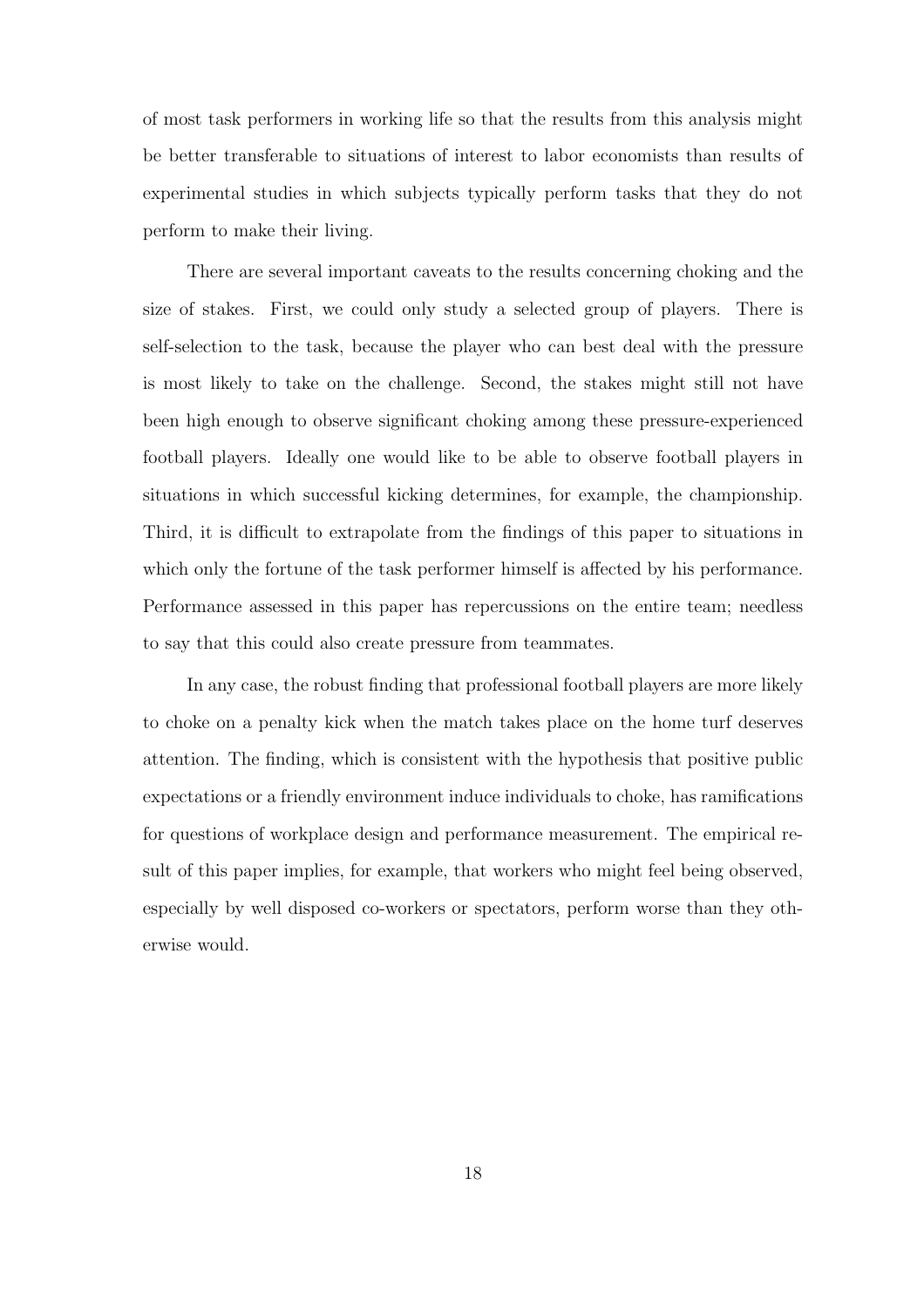# **A Strategic interaction and equilibrium play**

## **A.1 Strategic choices, spectators, and the importance of success**

In this section, I report regression results, which show that kickers' strategic choices do not depend on factors that have an effect on the choking rate according to competing hypotheses. In particular, Table A.1 provides coefficient estimates of Multinomial Logit models, in which the kicker's strategy is regressed on controls for home status, score difference and half time. The kicker's strategy is captured by a variable that is coded such that it takes the value 0 if the kicker chooses to play 'Center', 1 if he plays 'NS' and 2 if he plays 'OS'. Model (1) confirms that players choose the same kicking strategies in home and away games. There is also no difference in kicking strategies between the first and second half of the match (Model (2)). Finally, Model (3) reveals that kicking strategies do not depend on the score difference at the time that the penalty kick is taken.

### **A.2 Properties of the equilibrium**

Chiappori *et al.* (2002) describe the equilibrium of the game based on several assumptions. Their assumption SC and SC' state that the probability of scoring is strictly larger if the kicker does not kick to the side that the keeper jumps to. Assumption NS requires that the kicker kicks better to his natural side. This means that the scoring rate for (NS, ns) is at least as large as the scoring rate for (OS, os), and that the scoring rate for (NS, os) is at least as large as the scoring rate after (OS, ns). The final assumption holds that kicks to the natural side are more difficult to save. Statistical tests confirm that these assumptions hold true in our data.<sup>18</sup>

In proposition 2, Chiappori *et al.* describe two additional properties of the game's unique equilibrium: First, kickers and goalkeepers randomize independently over their strategies. Beyond the argument given in section 3, which implies that both players make their choices before the ball is kicked, I find statistical support for the hypothesis that players and keepers move simultaneously. OLS regression estimates of a binary dependent variable, which takes the value 1 if a kicker kicks to his natural side and 0 otherwise, on the keeper's strategic choice reveal that the goalkeeper's choice does not predict the kicker's action even if we control for choices in the past. (Note that the reverse, i.e. kicker's choice does not predict goalkeeper's action, is also true). However, if we restrict the sample to kickers that take on more than five penalty kicks, we find some marginally significant  $(0.05 < p$ -value  $< 0.1$ ) evidence that goalkeepers are somewhat more likely to jump into the opposite corner of the goal that the kicker kicks to.

Second, the scoring probability is the same independent of the side chosen as long as the kicker kicks at the center with positive probability; the scoring probability

<sup>18</sup>The results of these tests are available upon request.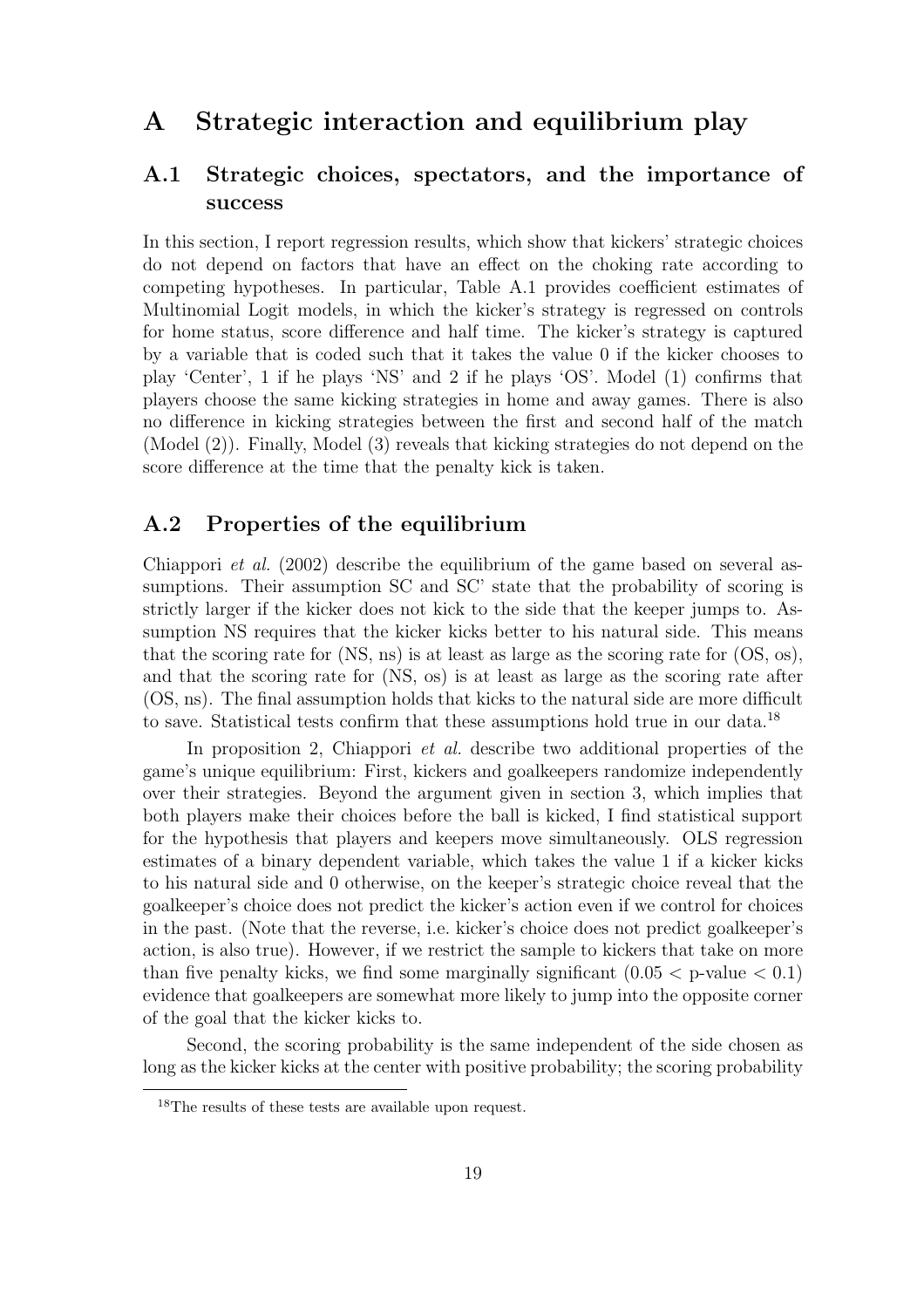is also the same whether the goalie jumps right, left, or center whenever he remains at the center with positive probability. In our data, a ranksum test does not reject the null hypothesis that scoring rates for playing 'NS' (0.754) and 'OS' (0.749) are identical (p-value=0.85). Equality of scoring rates between playing 'Center' (0.667) and not playing 'center' can also not be rejected at the 5 percent level although the p-value is considerably smaller (0.08). At an individual level, the hypothesis that scoring probabilities are identical across strategies is never rejected for at any conventional significance level for kickers who have taken on at least 10 penalty kicks since 1993. Moreover, a runs test of randomness never rejects the null hypothesis that these players' strategies are serially independent. Likewise, keepers' choices are serially independent and saving probabilities across strategies are statistically identical for goalkeepers for whom more than 10 observations are available.

Our data are also consistent with the properties of the equilibrium that Chiappori *et al.* describe in their proposition 3 for data aggregated over heterogeneous matches of kickers and goalkeepers. They derive the following five properties: (i) The total number of kicks to the center is larger than the total number of kicks for which the goalie remains at the center. (ii) The total number of kicks to the kicker's natural side is smaller than the total number of jumps to the (kicker's) natural side. (iii) If Assumption (NS) is satisfied for all matches, then the number of jumps to the natural side is larger than the number of jumps to the other side. (iv) If assumption (KS) is satisfied for all matches, then the number of kicks to the natural side is larger than the number of kicks to the other side. (v) If Assumptions (NS) and (KS) are satisfied for all matches, then the pattern (Ns, ns) is more frequent than (Ns, os) and (Os, ns) which in turn are both more frequent than (OS, os). We find support for all of these five properties in our raw data.

# **References**

- ARIELY, D., U. GNEEZY, G. LOEWENSTEIN, AND N. MAZAR (2005): "Large Stakes and Big Mistakes," Federal Reserve Bank of Boston Working Paper No. 05-11.
- Austen-Smith, D., and R. G. Fryer (2005): "The Economics of 'Acting White'," *Quarterly Journal of Economics*, 120(2), 551 – 583.
- Baumeister, R. F. (1985): "Choking under Pressure: Self-Consciousness and Paradoxical Effects of Incentives on Skillful Performance," *Journal of Personality and Social Psychology*, 46, 610–620.
- BAUMEISTER, R. F., J. HAMILTON, AND D. M. TICE (1985): "Public versus Private Expectancy of Success: Confidence Booster or Performance Pressure?," *Journal of Personality and Social Psychology*, 48, 1447–1457.
- Becker, G. S., and K. M. Murphy (2000): *Social Economics. Market Behavior in a Social Environment*. Harvard University Press, Cambridge, MA.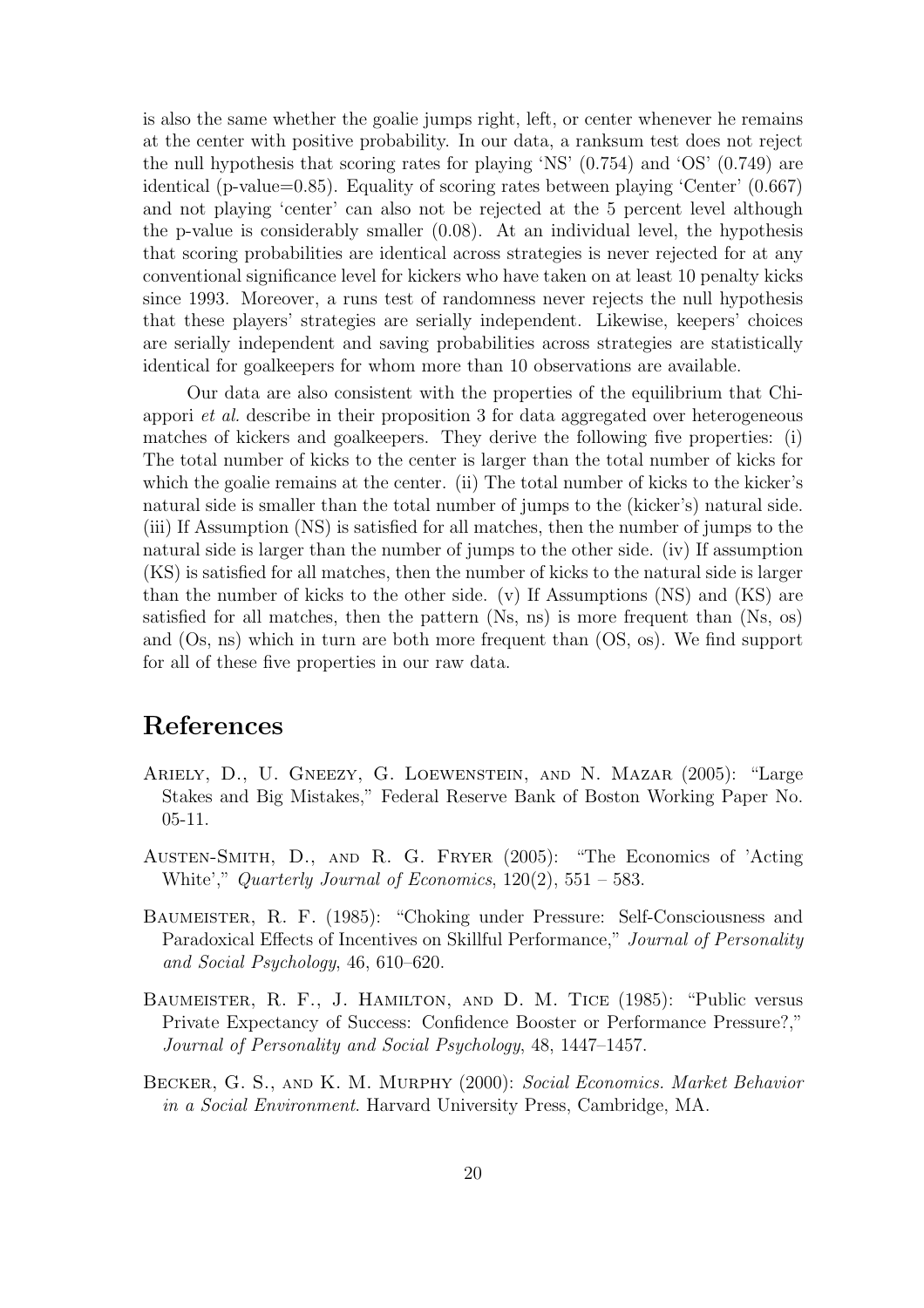- Bernheim, B. D. (1994): "A Theory of Conformity," *Journal of Political Economy*, 102(5), 841–877.
- Butler, J. L., and R. F. Baumeister (1998): "The Trouble With Friendly Faces: Skilled Performance With a Supportive Audience," *Journal of Personality and Social Psychology*, 75(5), 1213–1230.
- CHIAPPORI, P. A., S. D. LEVITT, AND T. GROSECLOSE (2002): "Testing Mixed Strategy Equilibrium When Players are Heterogeneous: The Case of PenaltyKicks in Soccer," *American Economic Review*, 92, 1138–1151.
- Coleman, J. S. (1988): "Free Riders and Zealots: The Role of Social Networks," *Sociological Theory*, 6(1), 52–57.

(1990): *Foundations of Social Theory*. The Belknap Press of Harvard University Press, Cambridge, Massachusetts, and London, England.

- DASHIELL, J. (1935): "Experimental studies of the influence of social situations on the behavior of individual human adults," in *A handbook of social psychology*, ed. by C. Murchison, pp. 1097–1158, Worcester, MA. Clark University Press.
- Dohmen, T. J. (2005): "Social Pressure Influences Decisions of Individuals: Evidence from the Behavior of Football Referees," IZA Discussion Paper No. 1595.
- Falk, A., and A. Ichino (2005): "Clean Evidence on Peer Pressure," *Journal of Labor Economics*, forthcoming.
- FÉDÉRATION INTERNATIONALE DE FOOTBALL ASSOCIATION (FIFA) (2003): *Laws of the Game*. Fédération Internationale de Football Association, Zurich, Switzerland.
- GNEEZY, U., AND A. RUSTICHINI (2000): "Pay Enough or Don't Pay at All," *Quarterly Journal of Economics*, pp. 791–810.

(2005): "Gender and competition at a young age," *American Economic Review*, forthcoming.

- Guerin, B. (1993): *Social Facilitation*. Cambridge University Press, Cambirdge, Massachusetts.
- Kandel, E., and E. P. Lazear (1992): "Peer Pressure and Partnerships," *Journal of Political Economy*, 100(4), 801–817.
- KLEINE, D., R. SAMPEDRO, AND S. M. LOPES (1988): "Anxiety and performance in runners," *Anxiety Research*, 1, 235–246.
- Lazear, E. P. (2000): "Performance Pay and Productivity," *American Economic Review*, 90(5), 1346–1362.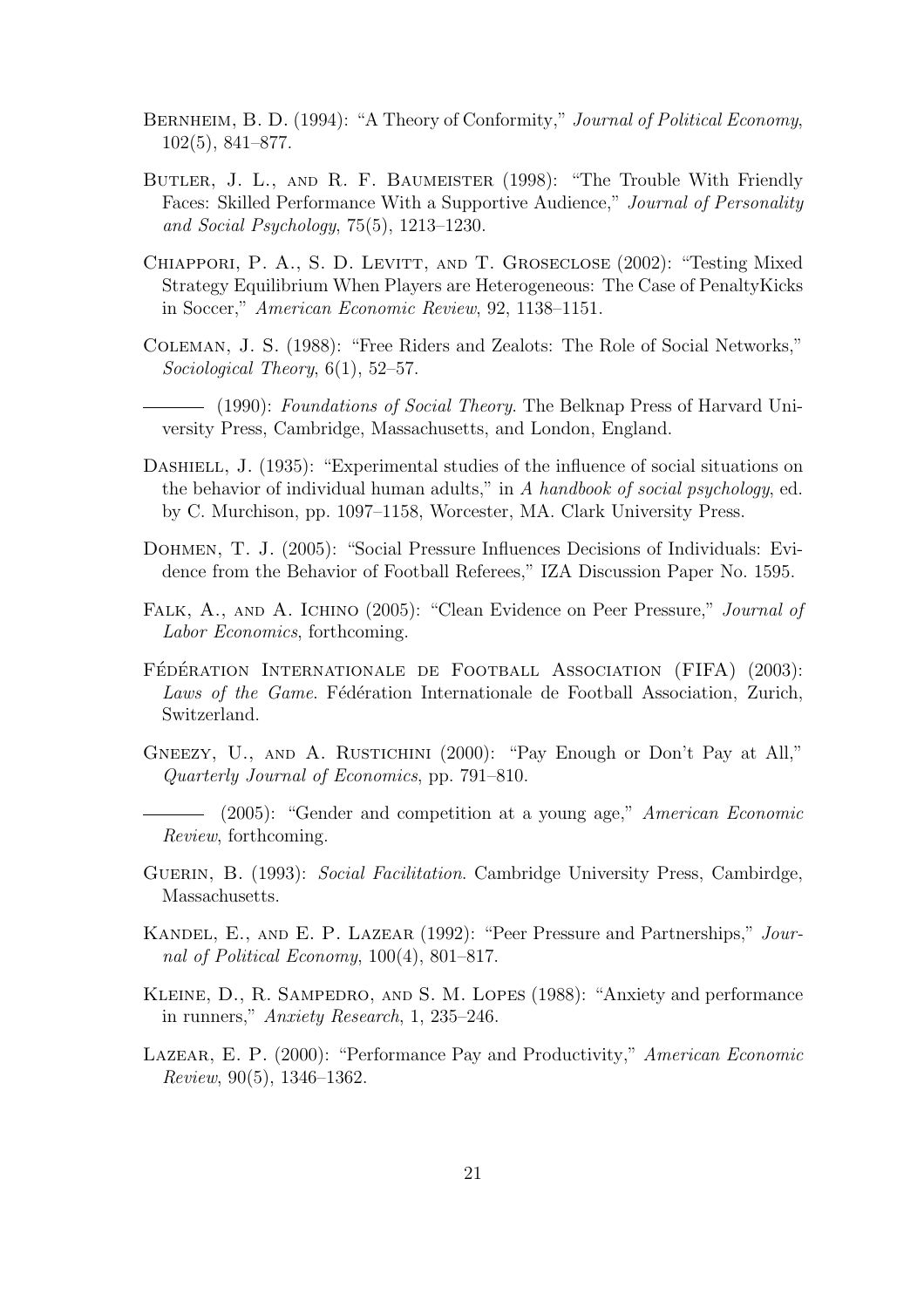- PAARSCH, H. J., AND B. S. SHEARER (1999): "The Response of Worker Effort to Piece Rates: Evidence from the British Columbia Tree-Planting Industry," *Journal of Human Resources*, 34(4), 643–667.
- Palacios-Huerta, I. (2003): "Professionals Play Minimax," *Review of Economic Studies*, 70, 395–415.
- Paulus, P. (1983): "Group Influence on Individual Task Performance," in *Basic Group Processes*, ed. by P. Paulus, pp. 97–120, New York. Springer.
- PRENDERGAST, C. (1999): "The Provision of Incentives in Firms," *Journal of Economic Literature*, 37(1), 7–63.
- SHEARER, B. S. (2004): "Piece Rates, Fixed Wages and Incentives: Evidence from a Field Experiment," *Review of Economic Studies*, 71(2).
- SPAGNOLO, G. (1999): "Social Relations and cooperation in Organizations," *Journal of Economic Behavior and Organizations*, 38, 1–25.
- STRAUSS, B. (1997): "Choking under pressure: Positive öffentliche Erwartungen und Leistungen in einer motorischen Aufgabe," Zeitschrift für Experimentelle *Psychologie*, 46(4), 636–655.
- (1998): "Choking under pressure: When positive public expectancies lead to suboptimal performance," Paper (16 pages) presented at the International Congress of Applied Psychology in San Francisco, 9-14 August, 1998.
- TRIPLETT, N. (1898): "The dynamogenic factors in pacemaking and competition," *American Journal of Psychology*, 9, 507–533.
- Zajonc, R. B. (1965): "Social Facilitation," *Science*, 149, 269–274.
- Zajonc, R. B., A. Heingartner, and E. M. Herman (1969): "Social Enhancement and Impairment of Performance in the Cockroach," *Journal of Personality and Social Psychology*, 13(2), 83–92.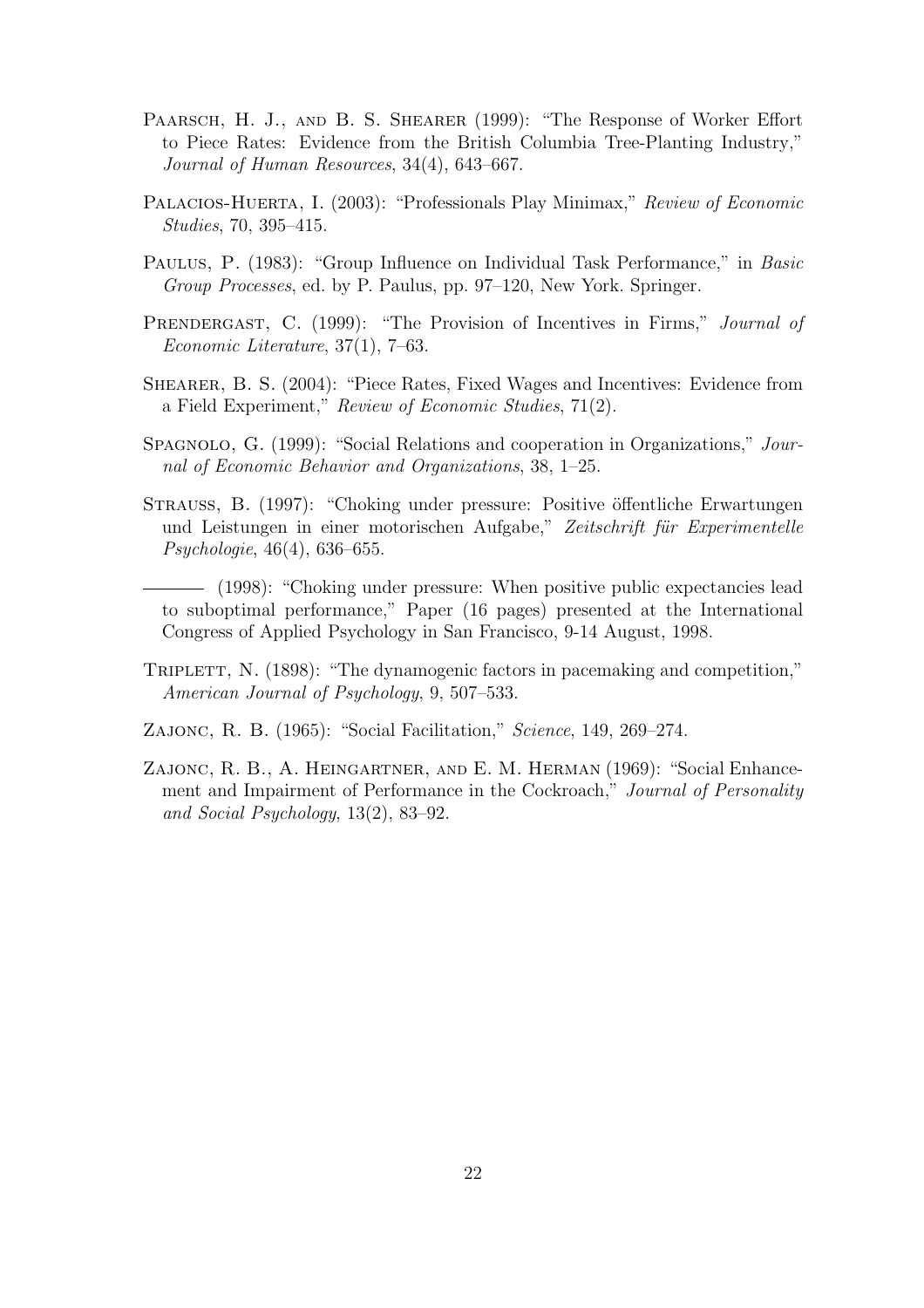| Number of penalty kicks<br>of which:                  | 3,619           |
|-------------------------------------------------------|-----------------|
| converted                                             | 2,687           |
| saved by goalkeeper                                   | 680             |
| missed by choking                                     | 252             |
|                                                       |                 |
| Number of teams                                       | 48              |
| Number of kickers                                     | 704             |
| Number of keepers                                     | 282             |
|                                                       |                 |
| Average number of penalty kicks by kickers (st. dev.) | 5.14(6.94)      |
| Average number of penalty kicks by keepers (st. dev.) | 12.83(16.30)    |
| Average experience of kickers (st. dev.)              | 6.75(9.17)      |
| Average experience of keepers (st. dev.)              | 16.23(16.70)    |
|                                                       |                 |
| Average attendance in thousands (st. dev.)            | 24.635 (14.325) |
| Average capacity utilization (st. dev.)               | 0.54(0.27)      |

**Table 1:** Descriptive Statistics of Penalty Kicks in the the 1st German Football League (1st Bundesliga)

Notes: The table shows descriptive statistics for penalty kicks in the 1st German Football League (1st Bundesliga). "Experience" measures the number of previous penalty kicks that a kicker had kicked or that the goalie had awaited. parentheses.

|                     |                                     | Home   |       | Visitor |
|---------------------|-------------------------------------|--------|-------|---------|
|                     | Number Percentage Number Percentage |        |       |         |
|                     |                                     |        |       |         |
| Converted           | 1,884                               | 73.59  | 803   | 75.83   |
| Saved by goalkeeper | 483                                 | 18.87  | 197   | 18.60   |
| Missed by choking   | 193                                 | 7.54   | 59    | 5.57    |
| Total               | 2,560                               | 100.00 | 1,059 | 100.00  |

**Table 2:** Outcomes of Penalty Kicks in the 1st German Football League (1st Bundesliga) by Home Status

Notes: The table shows absolute numbers of penalty kicks in the 1st German Football League (1st Bundesliga) and percentages of outcomes by home status.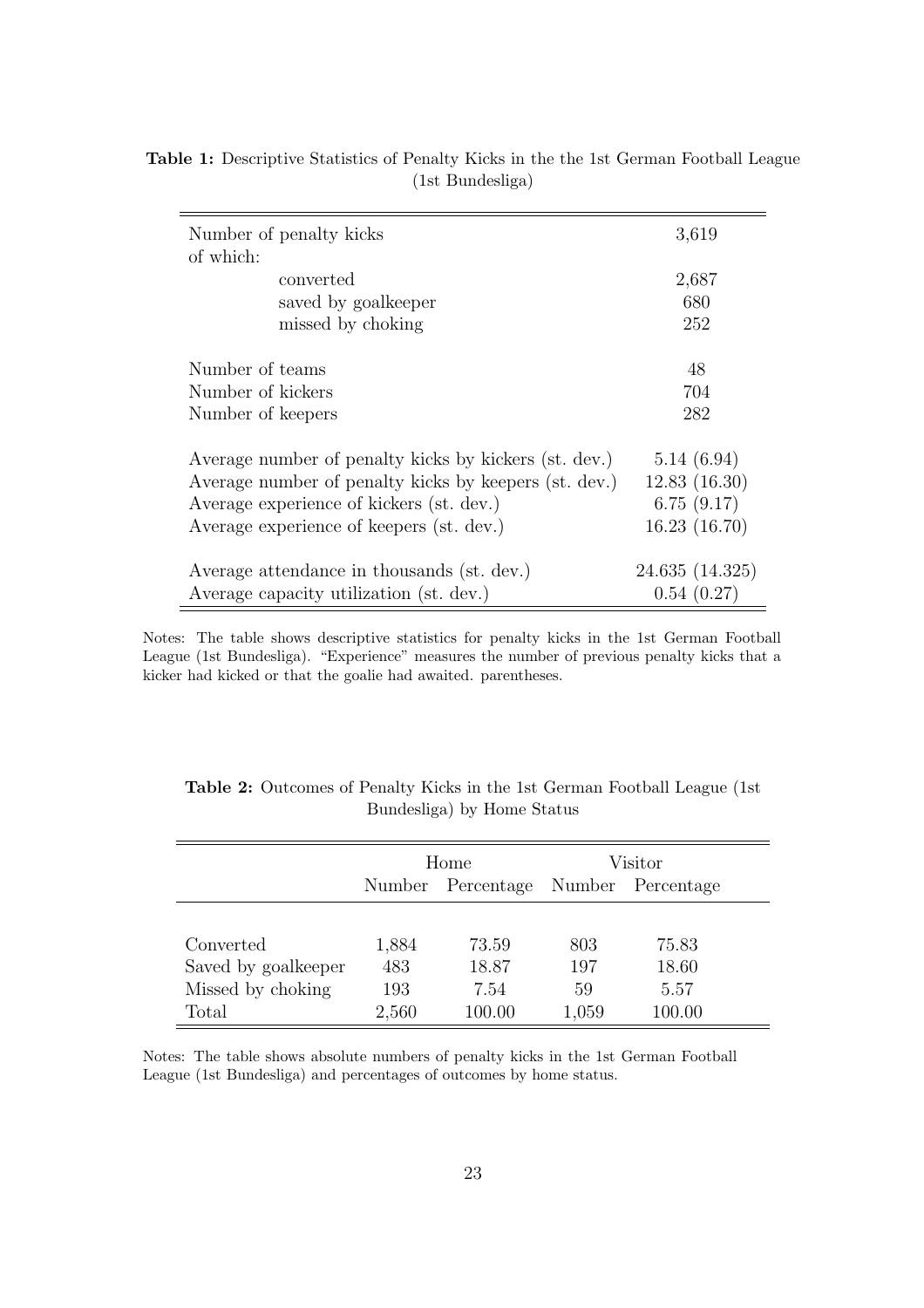|                       |                            | Dependent variable: 1 if choking |                        |                        |                        |                        |                  |  |
|-----------------------|----------------------------|----------------------------------|------------------------|------------------------|------------------------|------------------------|------------------|--|
|                       |                            | (1)                              | (2)                    | (3)                    | $\left( 4\right)$      | (5)                    | (6)              |  |
| Dummy, 1 if home      |                            | $0.020**$                        | $0.017**$              | $0.017**$              | $0.017**$              | 0.021                  | $0.025*$         |  |
|                       |                            | [0.009]                          | [0.009]                | [0.009]                | [0.009]                | [0.014]                | [0.013]          |  |
| Capacity utilization  |                            |                                  | $\,0.021\,$            | $0.019\,$              | $\,0.015\,$            | $\,0.015\,$            | $0.011\,$        |  |
|                       |                            |                                  | [0.024]                | [0.024]                | [0.027]                | [0.027]                | [0.043]          |  |
| Attendance            |                            |                                  | 0.000                  | 0.000                  | 0.000                  | 0.000                  | 0.000            |  |
|                       |                            |                                  | [0.000]                | [0.000]                | [0.000]                | [0.000]                | [0.001]          |  |
| Dummy, 1 if track     |                            |                                  |                        |                        | $-0.003$               | $0.001\,$              | $-0.024$         |  |
|                       |                            |                                  |                        |                        | [0.010]                | [0.018]                | [0.019]          |  |
|                       | Dummy, 1 if home and track |                                  |                        |                        |                        | $-0.006$               |                  |  |
|                       |                            |                                  |                        |                        |                        | [0.019]                |                  |  |
| Intercepts:           | 1986-1995                  |                                  | $-0.045***$            | $-0.034**$             | $-0.035**$             | $-0.035**$             | 0.045            |  |
|                       |                            |                                  | [0.016]<br>$-0.046***$ | [0.017]<br>$-0.041***$ | [0.017]<br>$-0.042***$ | [0.017]<br>$-0.041***$ | [0.086]          |  |
|                       | 1996                       |                                  | [0.013]                | [0.014]                | [0.014]                | [0.014]                | 0.013<br>[0.038] |  |
|                       | 1997-2003                  |                                  | $-0.069***$            | $-0.066***$            | $-0.066***$            | $-0.066***$            | $-0.010$         |  |
|                       |                            |                                  | [0.013]                | [0.013]                | [0.013]                | [0.013]                | [0.034]          |  |
| Slopes:               | 1963-1985                  |                                  | $-0.004***$            | $-0.003***$            | $-0.003***$            | $-0.003***$            |                  |  |
|                       |                            |                                  | [0.001]                | [0.001]                | [0.001]                | [0.001]                |                  |  |
|                       | 1986-1995                  |                                  | $-0.004$               | $-0.004$               | $-0.004$               | $-0.004$               | $-0.030$         |  |
|                       |                            |                                  | [0.003]                | [0.003]                | [0.003]                | [0.003]                | [0.035]          |  |
|                       | 1997-2003                  |                                  | 0.008                  | 0.008                  | 0.007                  | $0.007\,$              | 0.004            |  |
|                       |                            |                                  | [0.006]                | [0.006]                | [0.006]                | [0.006]                | [0.005]          |  |
| Experience of keeper  |                            |                                  |                        | 0.000                  | 0.000                  | 0.000                  | 0.000            |  |
|                       |                            |                                  |                        | [0.000]                | [0.000]                | [0.000]                | [0.000]          |  |
| Experience of kicker  |                            |                                  |                        | $-0.001***$            | $-0.001***$            | $-0.001***$            | $-0.001$         |  |
|                       |                            |                                  |                        | [0.001]                | [0.001]                | [0.001]                | [0.001]          |  |
| Kicker plays 'NS'     |                            |                                  |                        |                        |                        |                        | 0.013            |  |
|                       |                            |                                  |                        |                        |                        |                        | [0.014]          |  |
| Kicker plays 'Center' |                            |                                  |                        |                        |                        |                        | $-0.025$         |  |
|                       |                            |                                  |                        |                        |                        |                        | [0.018]          |  |
| Pseudo- $R^2$         |                            | 0.003                            | 0.023                  | 0.028                  | 0.028                  | 0.028                  | 0.046            |  |
|                       | Number of observations     | 3,619                            | 3,606                  | 3,606                  | 3,606                  | 3,606                  | 857              |  |

**Table 3:** Spectators and the Probability to Choke: Probit Estimates

Notes:

1. The table shows marginal effects estimates of Probit models for the probability to choke. The dependent variable equals 1 if the kicker misses the penalty kick by kicking it wide, high or by hitting the bars. It equals 0 otherwise.

- 2. Standard errors are in brackets below the coefficients.
- 3. One, two, and three asterisks denote statistical significance at the 10%, 5%, and 1%-level respectively.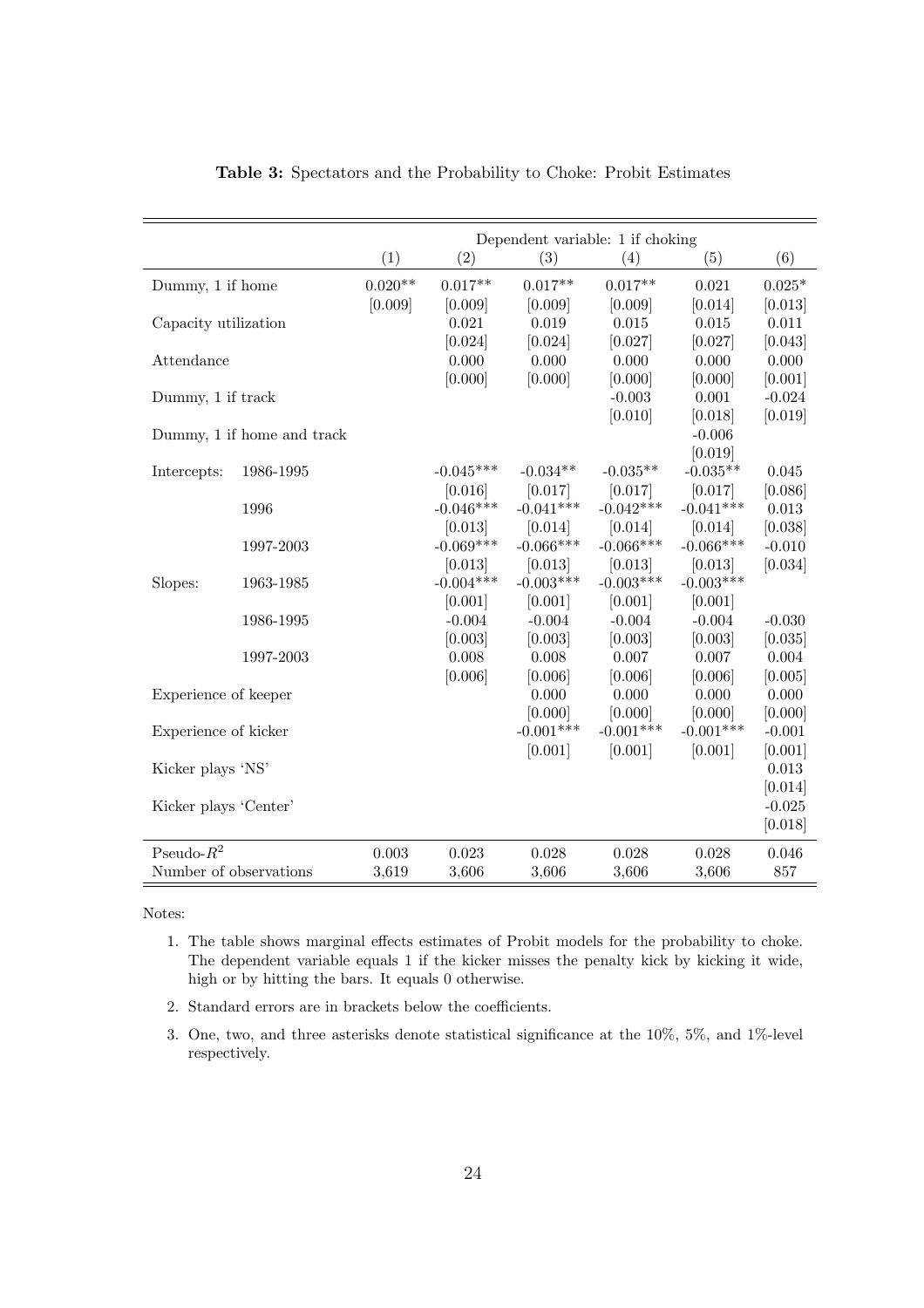|                        |           |             | Model $(1)$<br>Model $(2)$ |             |              | Model $(3)$ |             |
|------------------------|-----------|-------------|----------------------------|-------------|--------------|-------------|-------------|
|                        |           | Saved       | Choking                    | Saved       | Choking      | Saved       | Choking     |
| Dummy, 1 if home       |           | 0.044       | $0.332**$                  | 0.059       | $0.307**$    | 0.050       | $0.644*$    |
|                        |           | [0.094]     | [0.155]                    | [0.095]     | [0.156]      | [0.183]     | [0.388]     |
| Capacity utilization   |           |             |                            | $-251.23$   | 174.934      | $-0.446$    | 0.435       |
|                        |           |             |                            | [286.561]   | [440.804]    | [0.522]     | [1.031]     |
| Attendance             |           |             |                            | 0.005       | 0.001        | $-0.002$    | 0.008       |
|                        |           |             |                            | [0.005]     | [0.008]      | [0.007]     | [0.012]     |
| Dummy, 1 if track      |           |             |                            | $-0.059$    | $-0.065$     | $-0.163$    | $-0.537$    |
|                        |           |             |                            | [0.105]     | [0.161]      | [0.223]     | [0.421]     |
| Intercepts:            | 1986-1995 |             |                            | $-0.135$    | $-0.636*$    | $-0.498$    | 0.964       |
|                        |           |             |                            | [0.239]     | [0.369]      | [0.796]     | [1.407]     |
|                        | 1996      |             |                            | $-0.048$    | $-0.928*$    | 0.531       | 0.417       |
|                        |           |             |                            | [0.311]     | [0.498]      | [0.459]     | [0.769]     |
|                        | 1997-2003 |             |                            | 0.386       | $-1.451***$  | $0.819*$    | $-0.025$    |
|                        |           |             |                            | [0.271]     | [0.506]      | [0.446]     | [0.804]     |
| Slopes:                | 1963-1985 |             |                            | $-0.007$    | $-0.045***$  |             |             |
|                        |           |             |                            | [0.009]     | [0.013]      |             |             |
|                        | 1986-1995 |             |                            | 0.000       | $-0.078$     | 0.596       | $-0.716$    |
|                        |           |             |                            | [0.032]     | [0.057]      | [0.425]     | [0.902]     |
|                        | 1997-2003 |             |                            | $-0.076$    | 0.102        | $-0.032$    | 0.076       |
|                        |           |             |                            | [0.055]     | [0.100]      | [0.062]     | [0.117]     |
| Experience of keeper   |           |             |                            | $-0.002$    | $-0.007$     | $-0.006$    | 0.000       |
|                        |           |             |                            | [0.003]     | [0.005]      | [0.006]     | [0.010]     |
| Experience of kicker   |           |             |                            | $-0.014***$ | $-0.028***$  | $-0.005$    | $-0.031$    |
|                        |           |             |                            | [0.005]     | [0.010]      | [0.012]     | [0.026]     |
| Kicker plays 'NS'      |           |             |                            |             |              | $-0.1$      | 0.251       |
|                        |           |             |                            |             |              | [0.186]     | [0.332]     |
| Kicker plays 'Center'  |           |             |                            |             |              | $0.510*$    | $-0.639$    |
| Constant               |           |             |                            |             |              | [0.263]     | [0.766]     |
|                        |           | $-1.405***$ | $-2.611***$                | $-1.175***$ | $-1.677***$  | $-1.328**$  | $-3.688***$ |
|                        |           | [0.080]     | [0.135]                    | [0.196]     | [0.284]      | [0.552]     | [1.073]     |
| Pseudo- $R^2$          |           |             | 0.001                      |             | 0.013        | 0.029       |             |
| Number of observations |           |             | 3,619                      |             | 3,606<br>857 |             |             |

**Table 4:** Spectators and the Probability to Choke: Multinomial Logit Estimates

Notes:

- 1. The table shows estimates of Multinomial Logit models for the outcome of a penalty kick. The dependent variable equals 0 if the kicker scores on the penalty kick, 1 if the goalkeeper saves it, and 2 if the kick is missed due to choking.
- 2. Standard errors are in brackets below the coefficients.
- 3. One, two, and three asterisks denote statistical significance at the 10%, 5%, and 1%-level respectively.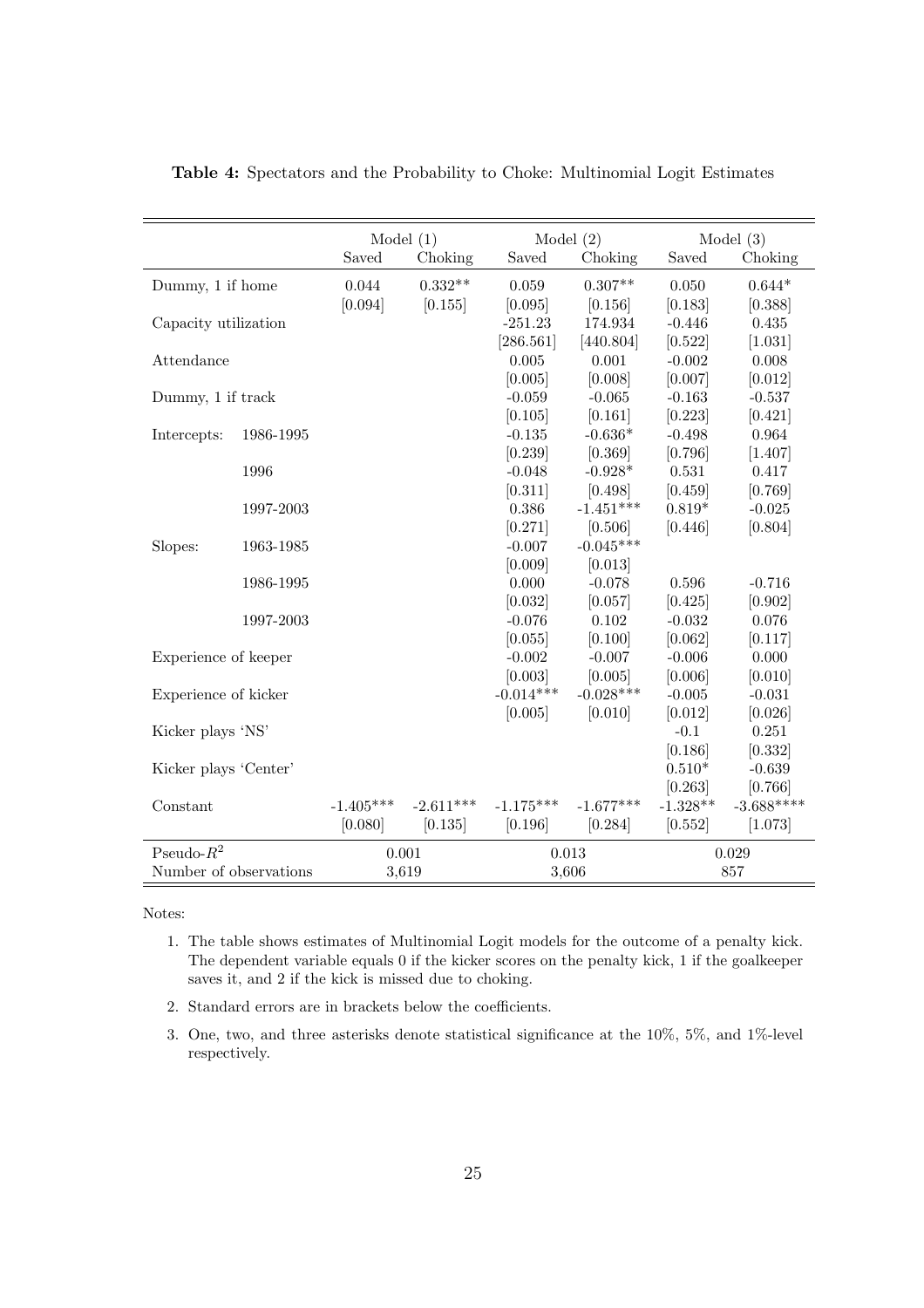|                        |           | Dependent variable: 1 if choking |             |             |             |             |          |
|------------------------|-----------|----------------------------------|-------------|-------------|-------------|-------------|----------|
|                        |           | (1)                              | (2)         | (3)         | (4)         | (5)         | (6)      |
|                        |           | Whole match                      | 1st half    | 2nd half    | Whole match | 1st half    | 2nd half |
| Dummy, 1 if home       |           | $0.016*$                         | $0.030**$   | 0.007       | $0.024*$    | $0.036**$   | 0.007    |
|                        |           | [0.009]                          | [0.014]     | [0.011]     | [0.013]     | [0.015]     | [0.016]  |
| Capacity utilization   |           | 0.019                            | 0.007       | 0.025       | 0.042       | 0.062       | 0.019    |
|                        |           | [0.023]                          | [0.038]     | [0.029]     | [0.033]     | [0.041]     | [0.037]  |
| Attendance             |           | 0.000                            | 0.000       | 0.000       | 0.000       | 0.000       | 0.000    |
|                        |           | [0.000]                          | [0.001]     | [0.001]     | [0.001]     | [0.001]     | [0.001]  |
| Intercepts:            | 1986-1995 | $-0.035**$                       | 0.020       | $-0.067***$ | 0.042       | $0.951***$  | 0.065    |
|                        |           | [0.017]                          | [0.038]     | [0.017]     | [0.084]     | [0.056]     | [0.111]  |
|                        | 1996      | $-0.042***$                      | $-0.018$    | $-0.054***$ | 0.010       | 0.003       | $-0.001$ |
|                        |           | [0.014]                          | [0.034]     | [0.009]     | [0.036]     | [0.035]     | [0.042]  |
|                        | 1997-2003 | $-0.066***$                      | $-0.063***$ | $-0.064***$ | $-0.013$    | $-0.044$    | 0.017    |
|                        |           | [0.013]                          | [0.023]     | [0.015]     | [0.034]     | [0.049]     | [0.036]  |
| Slopes:                | 1963-1985 | $-0.003***$                      | $-0.003**$  | $-0.003***$ |             |             |          |
|                        |           | [0.001]                          | [0.001]     | [0.001]     |             |             |          |
|                        | 1986-1995 | $-0.004$                         | $-0.014**$  | 0.003       | $-0.027$    | $-0.310***$ | $-0.015$ |
|                        |           | [0.003]                          | [0.006]     | [0.004]     | [0.035]     | [0.083]     | [0.034]  |
|                        | 1997-2003 | $0.007\,$                        | 0.010       | 0.006       | $0.005\,$   | 0.008       | 0.000    |
|                        |           | [0.006]                          | [0.009]     | [0.007]     | [0.005]     | [0.005]     | [0.006]  |
| Experience of keeper   |           | $0.000\,$                        | $-0.001$    | 0.000       | 0.000       | 0.000       | 0.000    |
|                        |           | [0.000]                          | [0.000]     | [0.000]     | [0.000]     | [0.001]     | [0.000]  |
| Experience of kicker   |           | $-0.001***$                      | $-0.002**$  | $-0.001$    | $-0.001$    | 0.000       | $-0.001$ |
|                        |           | [0.001]                          | [0.001]     | [0.001]     | [0.001]     | [0.001]     | [0.001]  |
| Dummy, 1 if 1st half   |           | $0.015*$                         |             |             | $0.027*$    |             |          |
|                        |           | [0.008]                          |             |             | [0.015]     |             |          |
| Kicker plays 'NS'      |           |                                  |             |             | 0.012       | 0.006       | 0.010    |
|                        |           |                                  |             |             | [0.014]     | [0.015]     | [0.017]  |
| Kicker plays 'Center'  |           |                                  |             |             | $-0.023$    |             | 0.001    |
|                        |           |                                  |             |             | [0.018]     |             | [0.028]  |
| Pseudo- $\mathbb{R}^2$ |           | 0.030                            | 0.041       | 0.032       | 0.052       | 0.110       | 0.020    |
| Number of observations |           | 3,606                            | 1,466       | 2,140       | 857         | 299         | 525      |

#### **Table 5:** Probability to Choke: Further Probit Estimates

#### Notes:

- 1. The table shows marginal effects estimates of Probit models for the probability to choke. The dependent variable equals 1 if the kicker misses the penalty kick by kicking it wide, high or by hitting the bars. It equals 0 otherwise.
- 2. Probit models in columns [2]-[3] include the same set of controls as specification [4] in Table 3.
- 3. Standard errors are in brackets below the coefficients.
- 4. One, two, and three asterisks denote statistical significance at the 10%, 5%, and 1%-level respectively.
- 5. No kicker who played "Center" in the first half during the period from 1993 to 2004 choked, so that 33 observations are not used in the estimation in Column (5).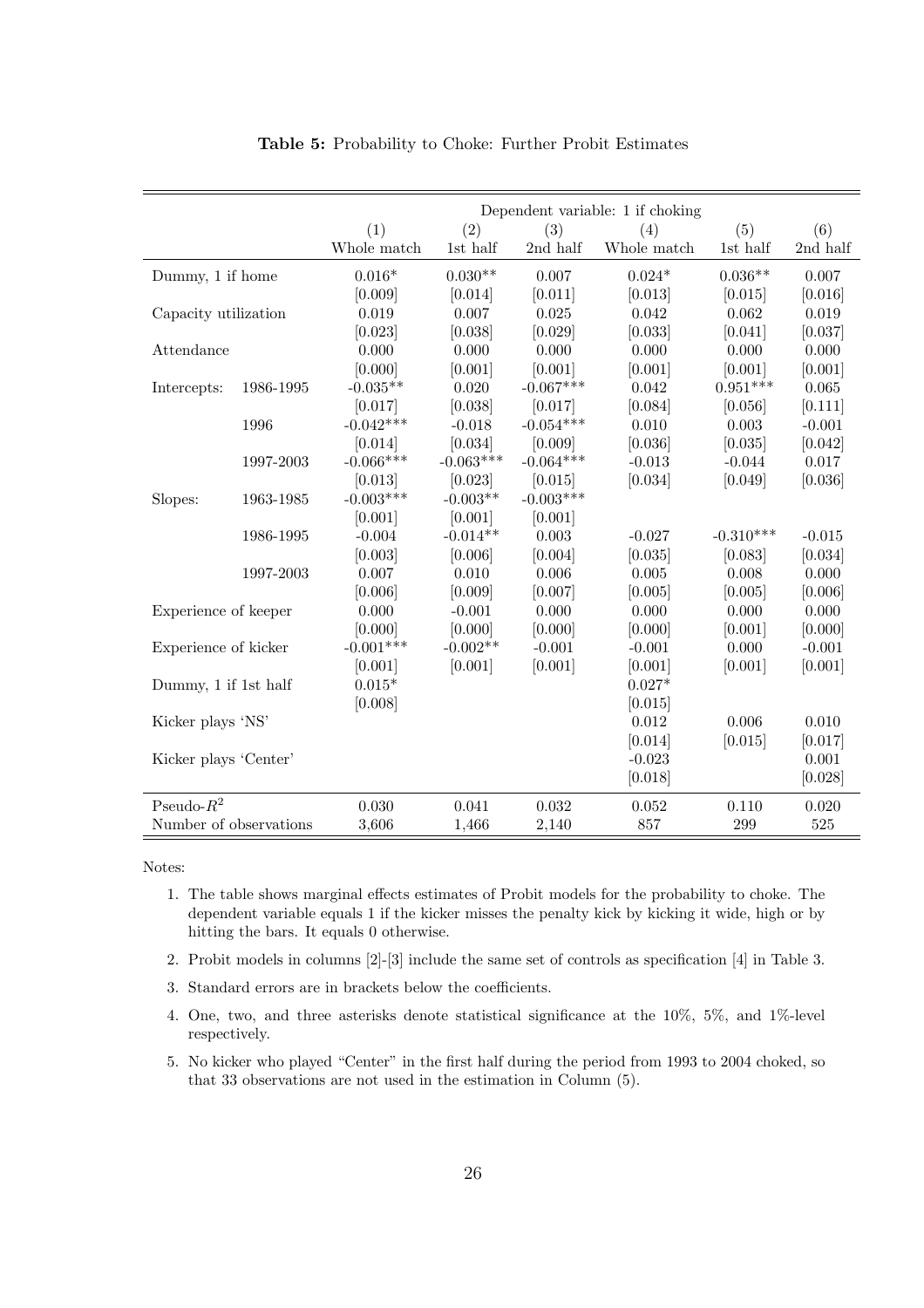|                                | Dependent variable: 1 if choking |          |           |             |          |          |  |
|--------------------------------|----------------------------------|----------|-----------|-------------|----------|----------|--|
|                                | (1)                              | (2)      | (3)       | (4)         | (5)      | (6)      |  |
| Dummies for score difference   |                                  |          |           |             |          |          |  |
| 1 if 1 goal ahead              | 0.006                            | 0.005    | 0.005     | 0.004       | $-0.008$ | $-0.004$ |  |
|                                | [0.012]                          | [0.012]  | [0.012]   | [0.012]     | [0.019]  | [0.019]  |  |
| $1$ if $2$ goals ahead         | 0.011                            | 0.008    | $0.008\,$ | 0.009       | 0.038    | 0.048    |  |
|                                | [0.018]                          | [0.017]  | [0.017]   | [0.017]     | [0.039]  | [0.044]  |  |
| 1 if $> 2$ goals ahead         | $-0.019$                         | $-0.022$ | $-0.022$  | $-0.023$    |          |          |  |
|                                | [0.017]                          | [0.015]  | [0.015]   | [0.015]     |          |          |  |
| 1 if 1 goal behind             | 0.000                            | 0.005    | 0.005     | 0.005       | 0.004    | 0.006    |  |
|                                | [0.012]                          | [0.012]  | [0.012]   | [0.012]     | [0.020]  | [0.020]  |  |
| 1 if 2 goals behind            | 0.010                            | 0.018    | 0.018     | 0.017       | 0.030    | 0.030    |  |
|                                | [0.018]                          | [0.019]  | [0.019]   | [0.018]     | [0.039]  | [0.039]  |  |
| 1 if $> 2$ goals behind        | $-0.003$                         | 0.004    | 0.004     | 0.002       | $-0.011$ | $-0.010$ |  |
|                                | [0.021]                          | [0.022]  | [0.023]   | [0.022]     | [0.037]  | [0.037]  |  |
| Dummy, 1 if 1st half of season |                                  |          | 0.000     |             | $-0.007$ |          |  |
|                                |                                  |          | [0.008]   |             | [0.014]  |          |  |
| Dummies for rounds to play:    |                                  |          |           |             |          |          |  |
| 1 if last round of season      |                                  |          |           | 0.019       |          | 0.038    |  |
|                                |                                  |          |           | [0.019]     |          | [0.043]  |  |
| 1 if 2 rounds to play          |                                  |          |           | $-0.014$    |          | 0.000    |  |
|                                |                                  |          |           | [0.021]     |          | [0.045]  |  |
| 1 if 3 rounds to play          |                                  |          |           | $-0.024$    |          |          |  |
|                                |                                  |          |           | [0.019]     |          |          |  |
| 1 if 4 rounds to play          |                                  |          |           | 0.008       |          | 0.016    |  |
|                                |                                  |          |           | [0.027]     |          | [0.045]  |  |
| 1 if 5 rounds to play          |                                  |          |           | 0.015       |          | 0.039    |  |
|                                |                                  |          |           | [0.027]     |          | [0.062]  |  |
| 1 if 6 rounds to play          |                                  |          |           | $-0.041***$ |          | 0.028    |  |
|                                |                                  |          |           | [0.014]     |          | [0.066]  |  |
| 1 if 7 rounds to play          |                                  |          |           | 0.013       |          | 0.066    |  |
|                                |                                  |          |           | [0.028]     |          | [0.073]  |  |
| 1 if 8 rounds to play          |                                  |          |           | 0.026       |          | 0.091    |  |
|                                |                                  |          |           | [0.030]     |          | [0.078]  |  |
| 1 if 9 rounds to play          |                                  |          |           | $-0.037**$  |          | 0.039    |  |
|                                |                                  |          |           | [0.016]     |          | [0.055]  |  |
| 1 if 10 rounds to play         |                                  |          |           | 0.023       |          | 0.023    |  |
|                                |                                  |          |           | [0.028]     |          | [0.063]  |  |
| Kicker plays 'NS'              |                                  |          |           |             | 0.015    | 0.014    |  |
|                                |                                  |          |           |             | [0.015]  | [0.015]  |  |
| Kicker plays 'Center'          |                                  |          |           |             | $-0.026$ | $-0.028$ |  |
|                                |                                  |          |           |             | [0.019]  | [0.017]  |  |
| Additional controls            | $\rm No$                         | Yes      | Yes       | Yes         | Yes      | Yes      |  |
| Pseudo- $R^2$                  | 0.001                            | 0.030    | $0.030\,$ | 0.037       | 0.056    | 0.073    |  |
| Number of observations         | 3,619                            | 3,606    | 3,606     | 3,606       | $819\,$  | 800      |  |

**Table 6:** The Importance of Success and the Probability to Choke: Probit Estimates

Notes: The table shows marginal effects estimates of Probit models for the probability to choke. The dependent variable equals 1 if the kicker misses the penalty kick by kicking it wide, high or by hitting the bars. It equals 0 otherwise. Standard errors are in brackets below the coefficients. One, two, and three asterisks denote statistical significance at the 10%, 5%, and 1%-level respectively. Additional controls include the same variables as in Table 3, i.e. home status, attendance-to-capacity ratio, indicator for presence of athletics track, splines for time trend, as well as experience of keeper and kicker. No kicker chokes being two or more goals in the lead in the sub-sample of data from 1993-2004, on which the models in Columns (5) and (6) are estimated. Also, no player chokes in the third to last round from 1993 to 2004. 27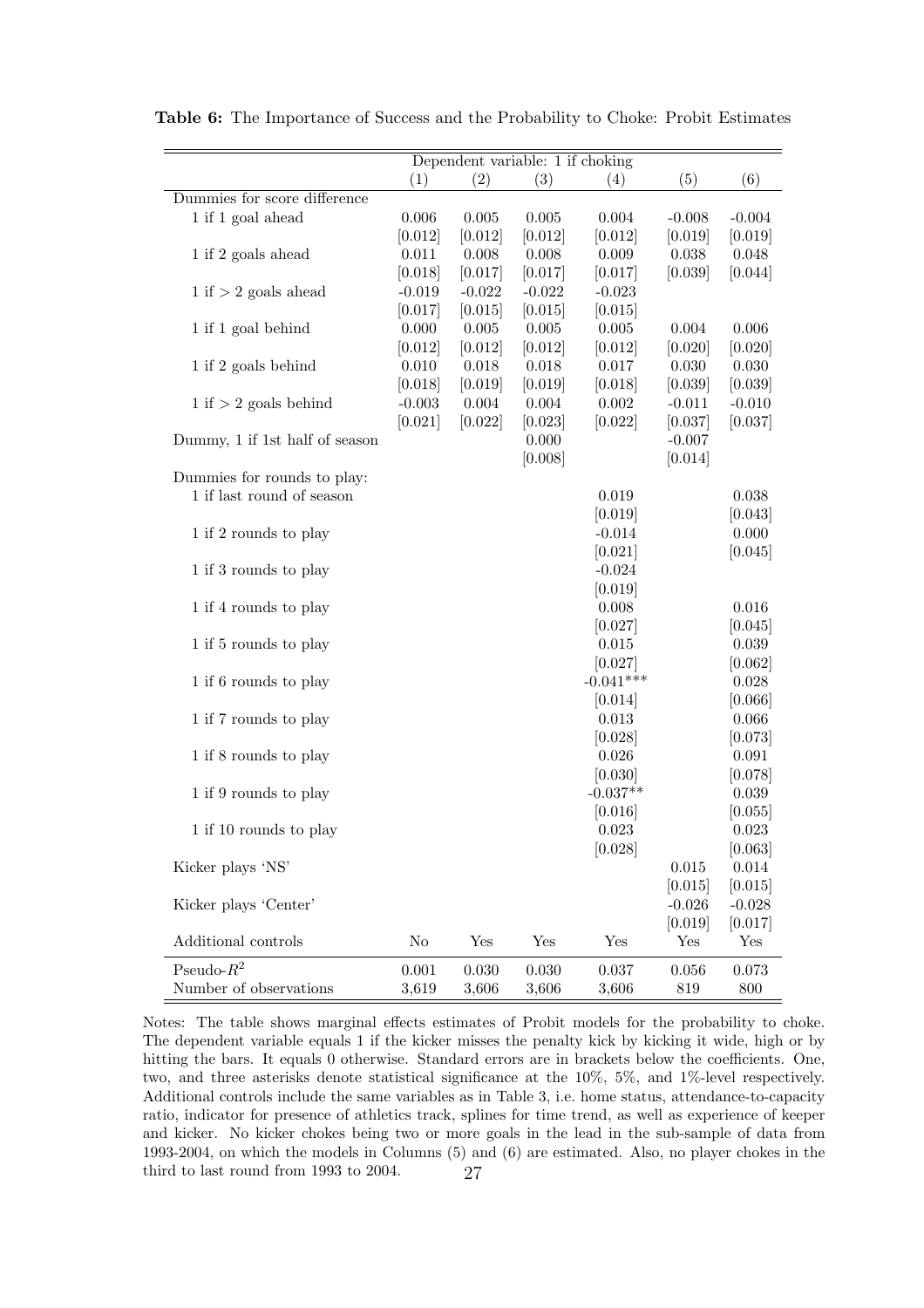**Figure 1:** Incidence and Outcomes of Penalty Kicks in League Matches over Time



(a) Rates of Converted and Missed Penalty Kicks



(b) Number of Penalty Kicks

Notes: Panel (a) shows the fraction of converted penalties, the fraction of penalties saved by the goalkeeper and the fraction of penalties missed due to choking over time. The vertical line mark dates of changes in procedural rules. Panel (b) plots the total number of penalty kicks that have been awarded in a season and the number of those penalties that were awarded to the home team.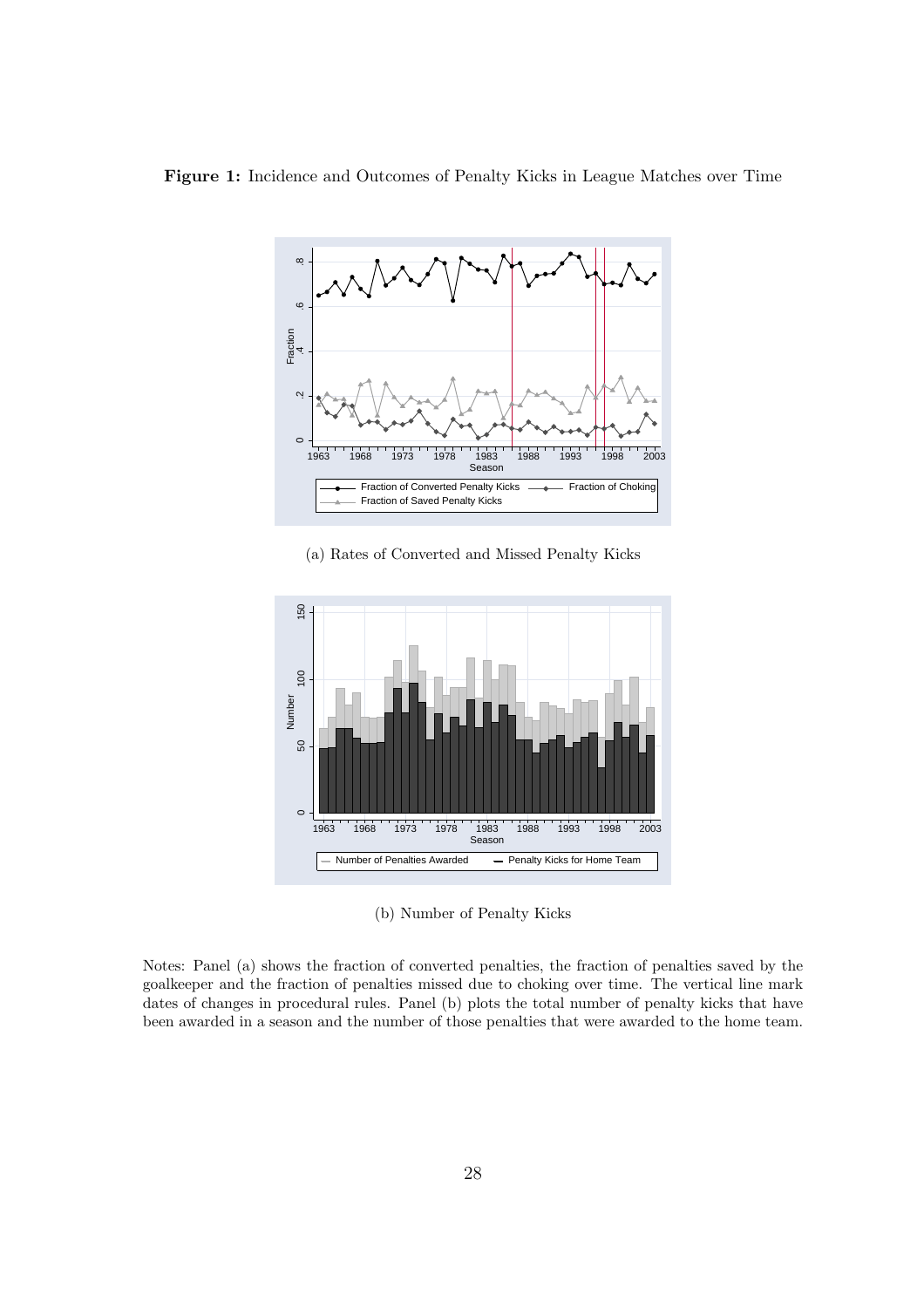

**Figure 2:** Scoring Rates and Choking Rates by Score Difference

Notes: The figure plots the scoring rate and the choking rate for various score differences from the perspective of the kicker. The score differences measure the number of goals that the kicker's team is ahead (positive numbers) or behind (negative numbers) when the penalty kick is awarded, i.e. at the time that the penalty kick is taken.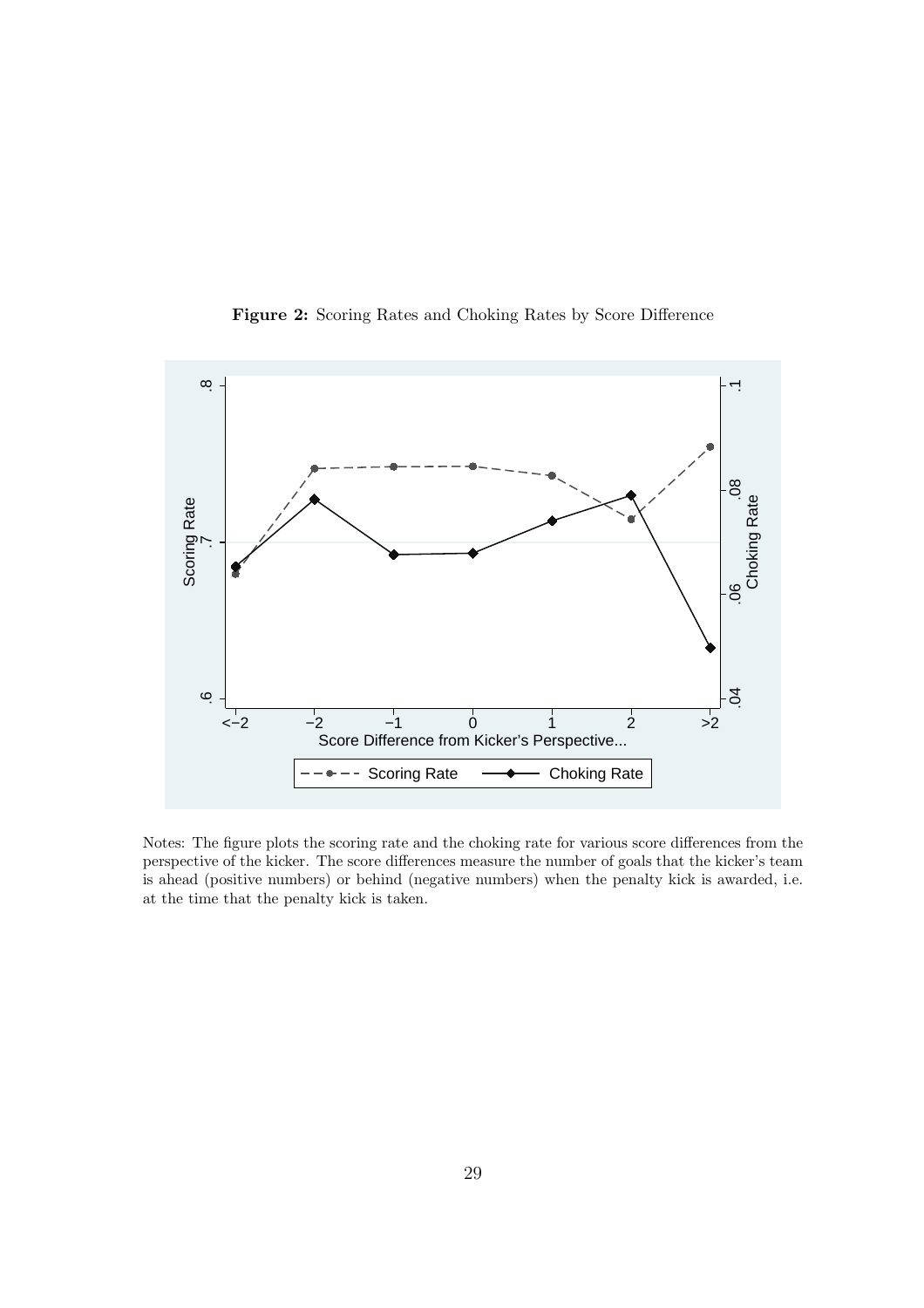

**Figure 3:** Scoring/Choking Rates by Score Difference

Notes: The figure plots choking rates in 5-minute time intervals during the match conditional on the score difference from the kicker's perspective when the penalty kick is taken. The choking rate equals one in the first 5-minute interval when the kicker's team is one goal ahead in score. This data point is not plotted in the figure. The vertical lines indicate the official end of the first and second half.